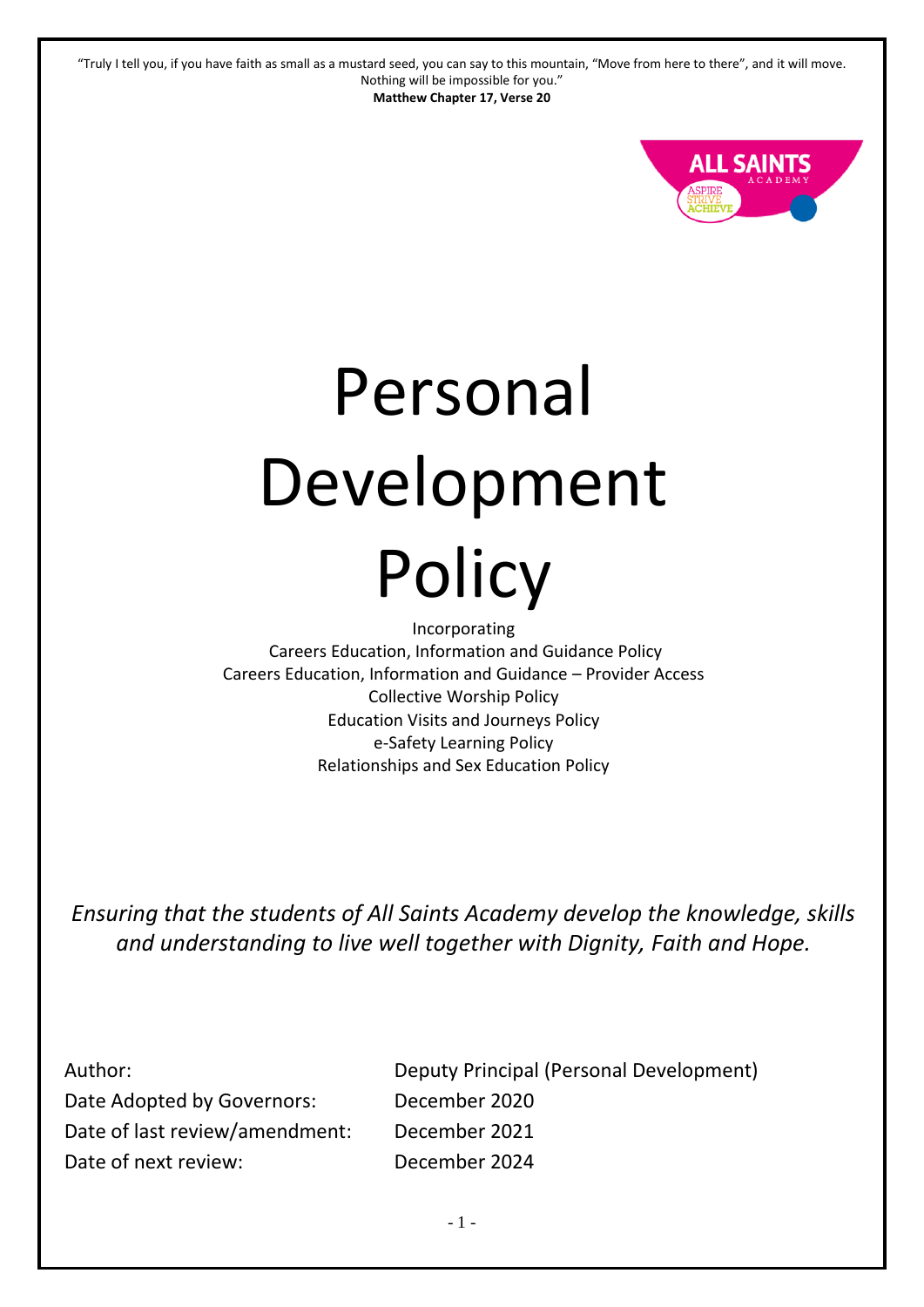#### **Introduction**

Our Academy vision is "Living Well Together with Dignity, Faith and Hope". This policy draws together all of the agendas and initiatives which contribute to the Personal Development of our students, thus allowing them to achieve our vision both in school and in their later lives.

#### **Policy Aims**

This policy aims to ensure that:

- The Academy consistently promotes the extensive personal development of all pupils.
- The Academy goes beyond the expected, so that pupils have access to a wide and rich set of experiences.
- Opportunities for pupils to develop their talents and interests are of exceptional quality.
- There is strong take-up by pupils of the opportunities provided by the Academy and that the most disadvantaged pupils consistently benefit from this excellent work.
- The Academy provides these rich experiences in a coherently planned way, in the curriculum and through extra-curricular activities, and they considerably strengthen the school's offer.
- The way the Academy goes about developing pupils' character is exemplary and is worthy of being shared with others.

#### **Research Informed Provision**

All students at All Saints Academy undergo a Personal Development survey which is made up of questions linked to all elements of our Personal Development Agenda. The results of the survey are used to personalize the provision for the different year groups by including additional activities and experiences to address any areas that appear lacking. An example of this is that students in the Lower School demonstrated a lack of understanding of harmful stereotyping therefore additional activities were planned in to improve their understanding of stereotyping and the potential dangers associated with it.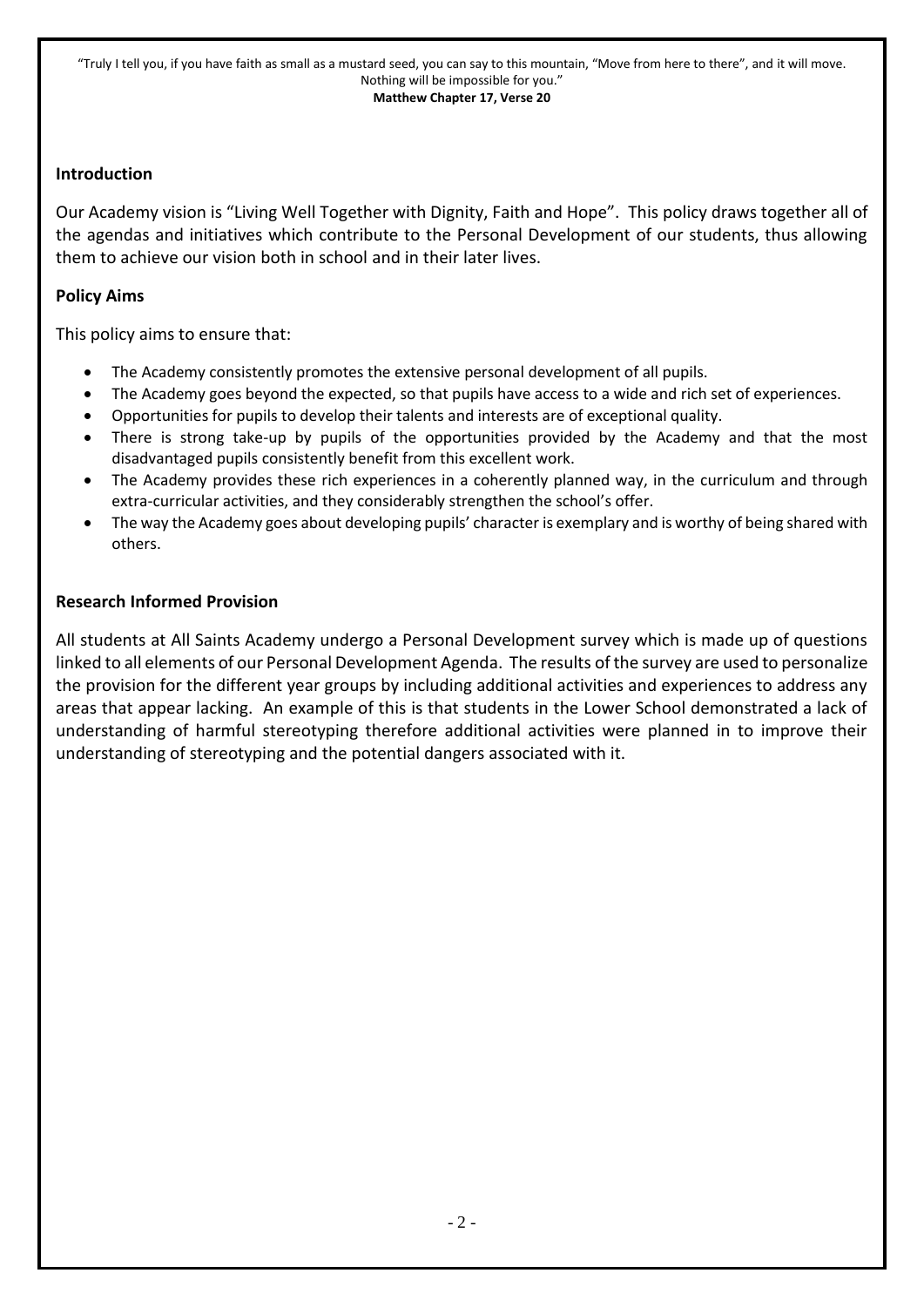

#### Quick Link Contents

- 1. [Collective Worship](#page-4-0)
- 2. [Moral Development through religious teachings](#page-8-0)
- 3. [Relationships and Sex Education](#page-10-0)
- 4. [Careers Education Advice and Guidance](#page-13-0)
- 5. [E-Safety](#page-20-0)
- 6. [Electives](#page-23-0)
- 7. [Educational Visits](#page-25-0)
- 8. [Fundamental British Values](#page-29-0)

#### **Spiritual, Moral, Social and Cultural Development**

Our approach to Personal Development does not separate SMSC development but highlights where each aspect is primarily developed. The overview shows that spiritual and moral development are primarily addressed through our Collective Worship Programme, which promotes a deep understanding of spirituality, and uses religious teachings to develop each and every student's capacity for moral reasoning.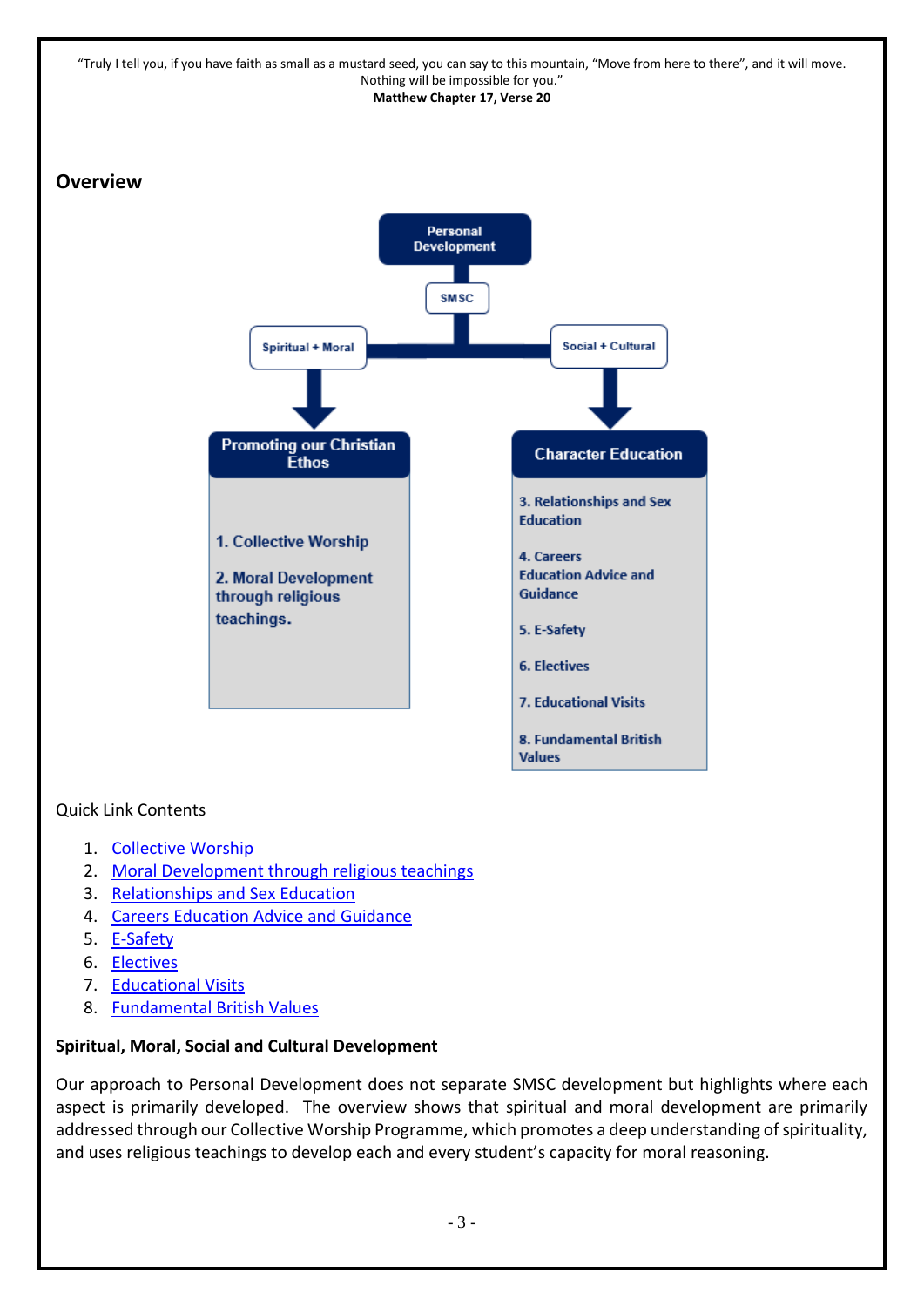Social and cultural development are therefore addressed primarily through various aspects of our Character Education Programme. Social development is underpinned by our embedded Relationships and Sex Education provision which covers all statutory content such as educating our students about healthy and unhealthy relationships as well as having positive interactions with family members, parents and members of our community. Cultural development is supported through educational visits to places such as museums, different places of worship and the magistrate's court, thus broadening students' horizons through exposure to aspects from other cultures. In addition, education around Fundamental British Values, opportunities to be a part of the student parliament and our Oracy programme, all contribute to every student's cultural development.

#### **Out Specific Context**

As mentioned, every part of the Personal Development Agenda is tailored toward the specific context of our Academy. We are a Church of England school which uses religious teachings to support the moral development of our students. We encourage students to broaden their spiritual understanding regardless of where they perceive themselves to be on the continuum of faith.

We rise to the range of challenges presented by our demographic such as; promoting career aspirations in students who have little knowledge of vocations beyond those of their immediate family; supporting students with significant gaps in terms of cultural capital; and nurturing students who come from highly disadvantaged backgrounds.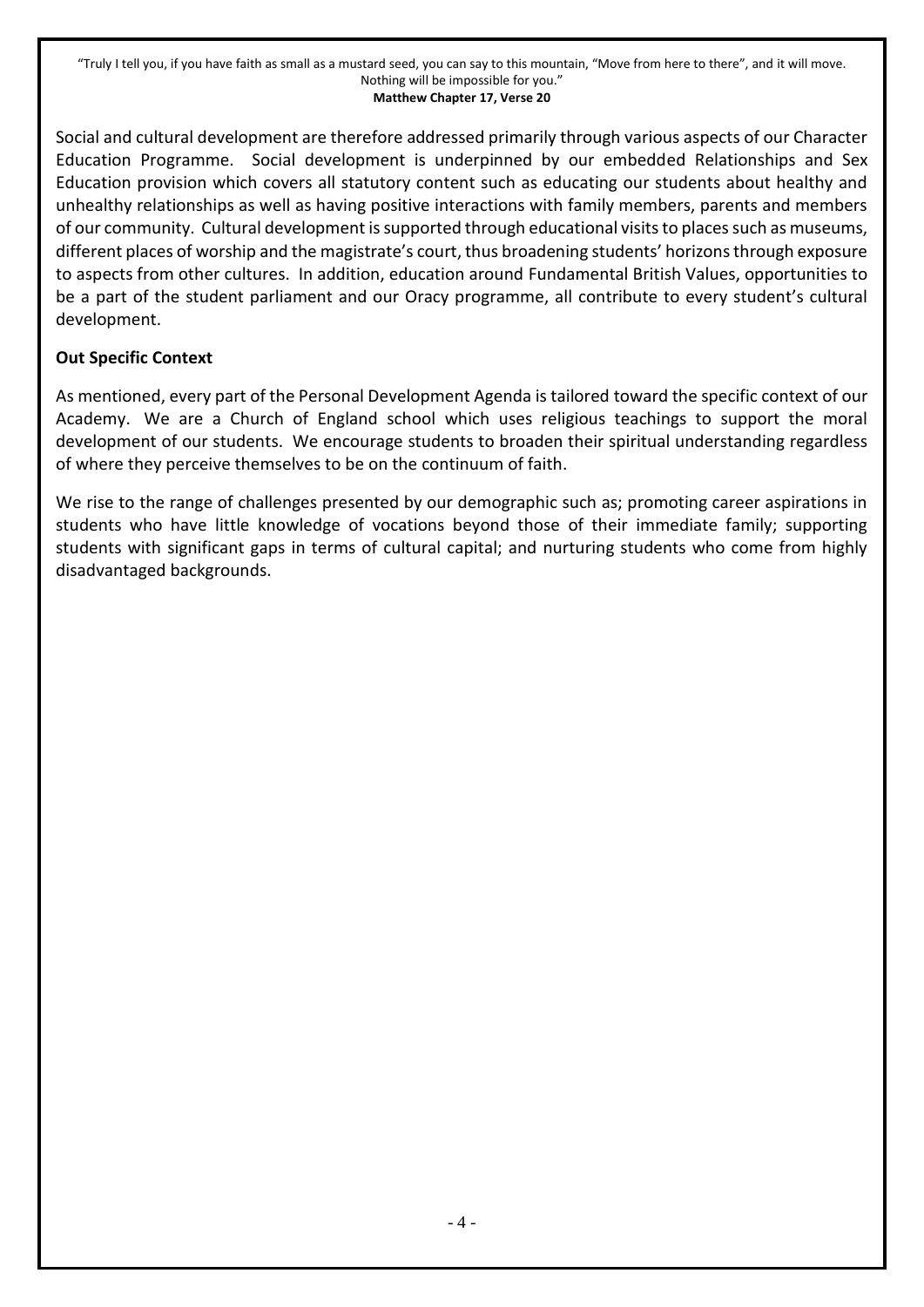# **Spiritual and Moral Development**

# **Section 1 – Collective Worship**

#### <span id="page-4-0"></span>**Introduction**

Our Academy vision is "Living Well Together with Dignity, Faith and Hope". We aspire to take dignified decisions and afford dignity to all members of our community, regardless of background or circumstance. Our position as a Voluntary Aided Church Academy means that the Christian faith has a central role in all of our actions and decisions. We strive for excellence in all that we do, enabling our student to transform their lives and to hope for happy and successful futures.

At All Saints Academy, we have our Christian faith at the heart of our community, with respect, acceptance of different views and Christian morals promoted throughout lessons and extra-curricular activities. Christian teachings have a prominent place in our daily work with weekly prayers, assemblies, and religious services given a high profile. Our Vision, 'Living Well Together with Dignity, Faith and Hope,' informs all strategic planning and the spiritual life of the Academy. While our assemblies cover a broad range of faiths, our collective worship is Christian.

#### **Collective Worship Policy Legal Framework**

There must be a daily act of collective worship for all students which takes account of their age and aptitude (Education Reform Acts 1988 and 1996). Parents have the right to withdraw students from collective worship and suitable arrangements should be made to accommodate these students. Sixth formers have the right to withdraw themselves from collective worship. As a church sponsored, Voluntary Aided Church of England Academy, however, worship is central to the life and work of the Academy and is regarded as a very important part of student's entitlement to a broad and balanced education.

#### **Policy Aims**

Through collective worship for the day in our Academy we aim to:

- reflect our vision of "Living Well Together with Dignity, Faith and Hope"
- provide an experience of worship that will allow students to respond to the rich heritage of Christian reflection that underpins our culture
- expose students to Christian language and symbolism and the cycle of the church year
- foster awareness of prayer and support familiarity with some well-known Christian prayers, for example, the Lord's Prayer
- strengthen and support the Academy community giving expression to and reaffirming the Christian values of the Academy
- celebrate the gifts that each student brings to the Academy community, recognising the uniqueness of each individual made in the image of God and supporting them in developing dignity
- encourage students to reflect on the deeper questions that life poses and to respond with maturity to the wonder and mystery of the world, exploring our faith
- foster a concern for others within the Academy and wider world
- foster an appreciation of the created world and an awareness of our responsibility for it.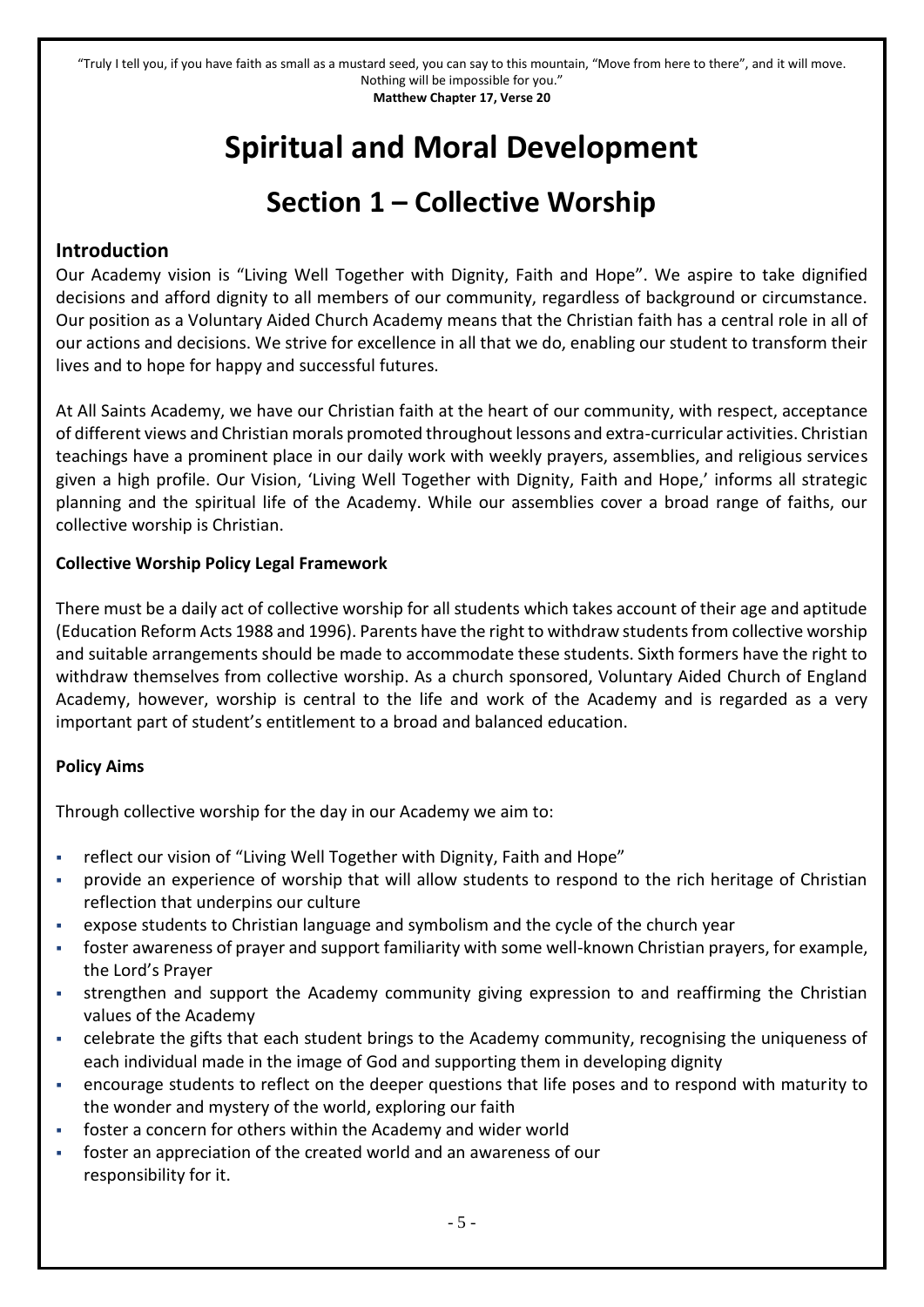As well as our daily act of collective worship, the Academy will seek to offer further and optional Christian acts of worship on a regular basis e.g. through prayers led by local clergy at Christingle or through our Remembrance Service.

#### **Implementation**

There is a clear protocol for Collective Worship at All Saints Academy and all students meet on a daily basis either with their form tutor, Head of Year, Head of House or SLT as worship leader. There is a clear set of expectations for consistency of Collective Worship which are followed by all. Collective worship, whether in assembly or class or tutor time, will:

- have a clear Christian message
- be inclusive towards the whole community, staff and students
- include a variety of elements at different times
- involve the students in devising and leading resources
- have a dedicated focus which signifies what is being reflected upon
- provide a dedicated opportunity for students to reflect/respond to the input

In achieving a meaningful act of worship it is important to distinguish between worship and ritual. Rituals are means of enabling worship and include*:* 

- stories and readings
- songs, hymns and music
- dance and drama
- prayer, meditations
- creative silence
- sacred/secular readings
- artefacts and natural materials
- students' contributions

The Academy will be aware of the timings of religious festivals and any specific requirements relating to them and will explore these through our assemblies, collective worship and registration programmes.

As part of our collective worship students will regularly have the opportunity to be quiet and reflect on what has been shared. Students and/or adults will lead the reflection or prayer element and will encourage an ambience of quiet, calm and mutual respect. Those who do not wish to participate will be expected to remain quiet and respectful, giving due regard to the legal entitlement of those who do wish to take part.

**Acts of Worship are planned using the four headings of "gathering", "engaging", "responding" and "sending" and all Acts of Worship will include:-**

- a clear Christian message
- a dedicated visual focus a lit candle, a vase of flowers, an artefact/picture that reflects something of the theme or projected slides
- a clear plan to lead the students into a period of reflection input, questions, relevance to age/key stage
- a dedicated opportunity for the students to offer a response to the input, a prayer related to the input or an opportunity for silent reflection.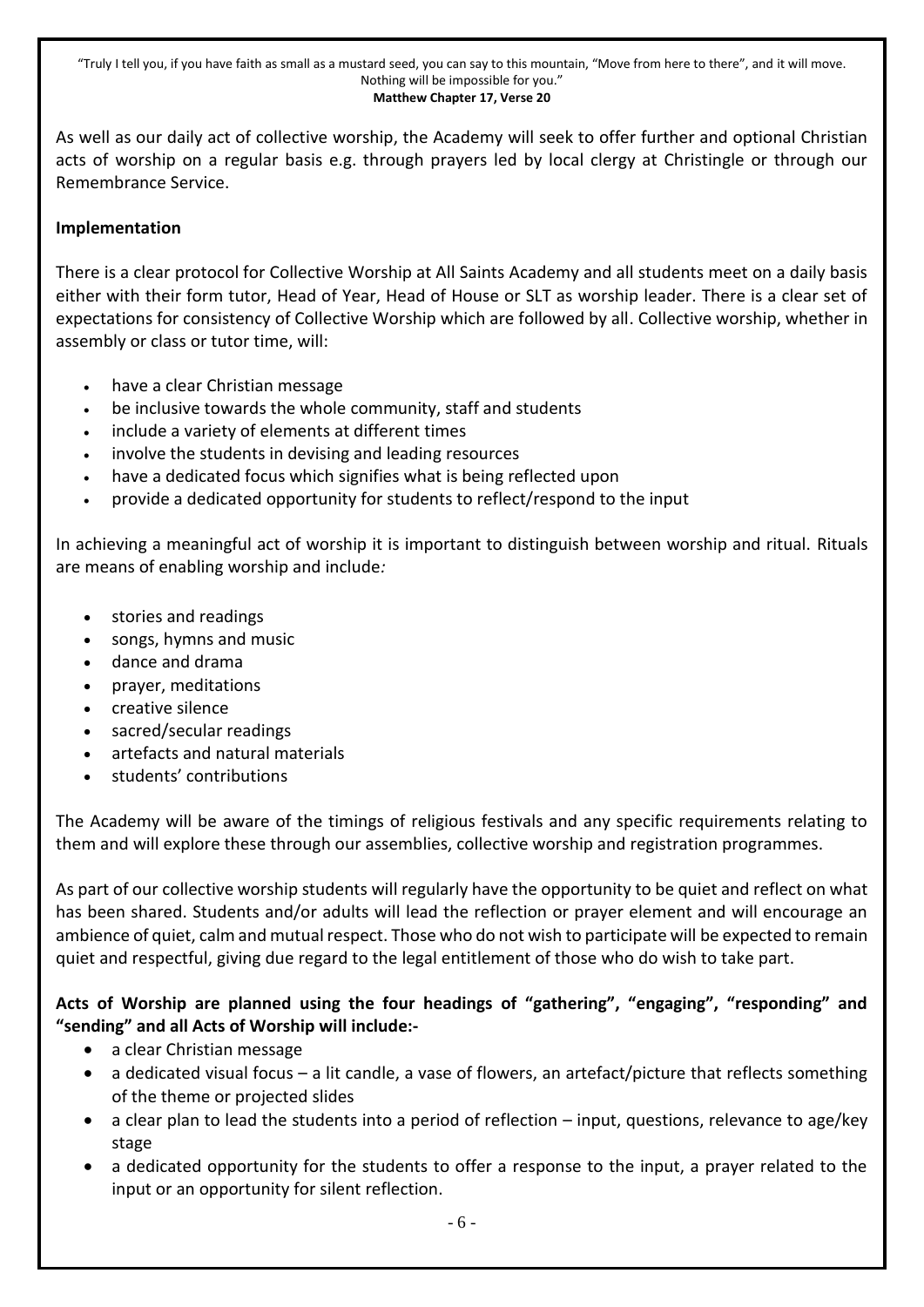where there is a prayer, students need to be encouraged to listen, be still and reflective and, if they wish to make the prayer their own, to join in the 'Amen' response.

#### **As part of our inclusive approach to Collective Worship, where students may be of all faiths and none, we do not feel it is appropriate to:-**

- make the students repeat a prayer if they do not wish
- make the students join their hands if they do not wish
- make the students say 'Amen' if they do not wish
- *always* have prayers: the Christian ethos of Collective Worship is also present in guided reflection, silence or discussion

#### **As a community based around a vision of "Living Well Together with Dignity, Faith and Hope", we do, however, expect students to:-**

- be respectful
- act in an appropriate manner
- have the daily opportunity for a sense of togetherness which engenders a sense of belonging
- have an understanding that the worship is not done for students but is an experience for all who attend

#### **In addition, we expect staff to:-**

- lead worship in the agreed manner, where applicable
- respond to collective worship in an appropriate manner
- develop links with faith groups and, at times, welcome them to lead assemblies and collective worship in the agreed format for the Academy

#### **The Right to Withdraw**

Parents/carers have a right to withdraw their children from Collective Worship. If a parent/carer asks for their child to be wholly or partly excused from attending any collective worship at the Academy, the Academy must comply unless the request is withdrawn.

The Academy remains responsible for the supervision of any student withdrawn from collective worship, unless the student is lawfully taking part in collective worship elsewhere.

Parents/carers are not required to explain their reasons for seeking withdrawal. The Executive Principal may wish to clarify with any parent wanting to withdraw:

- The religious issues about which the parent would object their child being taught
- The practical implications of withdrawal.
- The circumstances in which it would be reasonable to accommodate parents/carers wishes.
- If a parent/carer will require any advanced notice of such issue in the future and if so, how much.
- The right of withdrawal was established in the Education Act 1944, re-enacted in the Education Reform Acts of 1988 and 1996.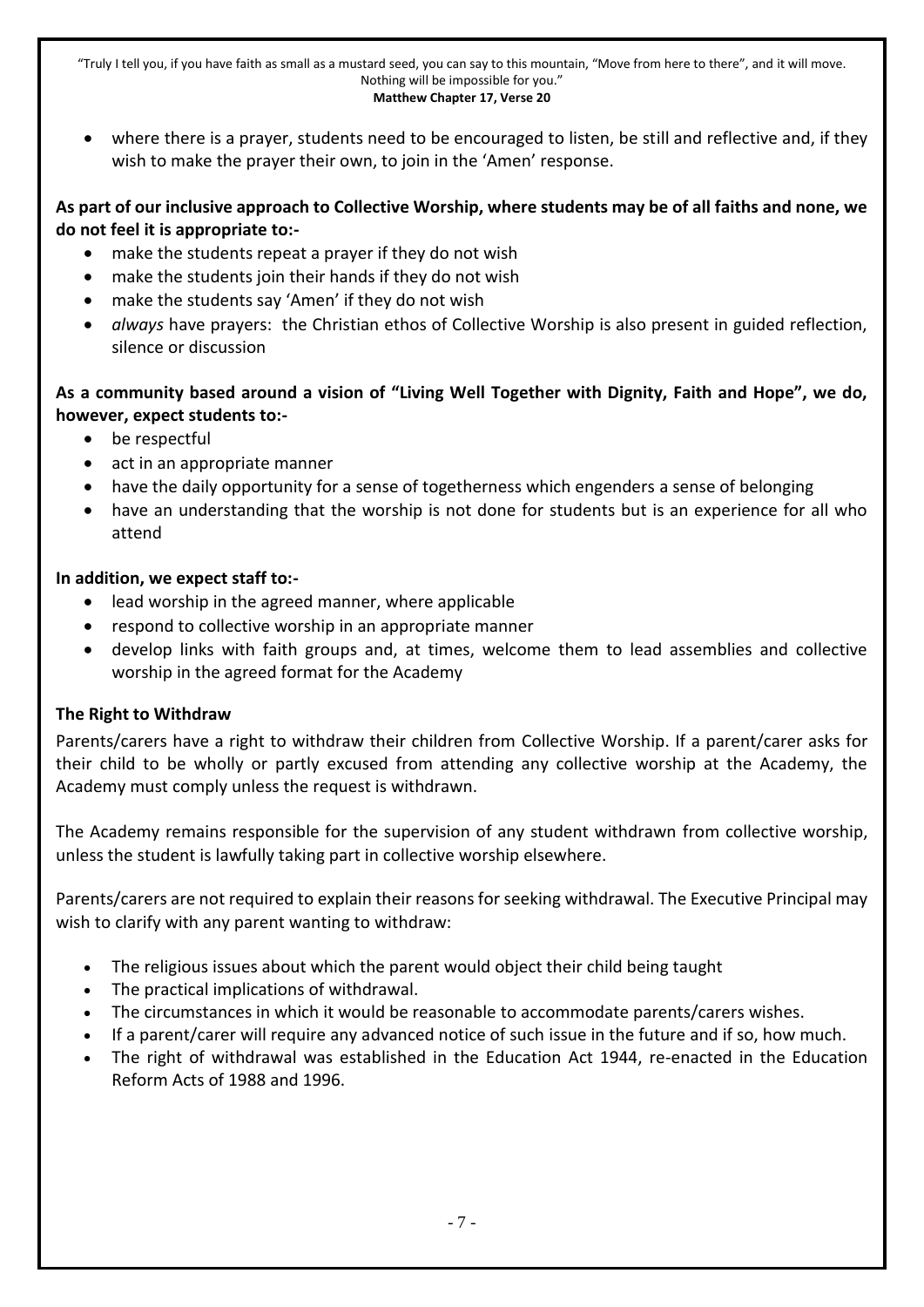#### **Monitoring, Evaluation and Review**

The Governing Body has delegated to the Principal the responsibility for reviewing the implementation and effectiveness of this policy. The Governing Body will approve all major changes to this policy. The policy will be promoted and published throughout the Academy.

Ongoing evaluation of this policy will inform Academy self-evaluation prior to SIAMS inspections.

Results from the school-wide Personal Development survey are used to influence planning to ensure it is varied and appropriate for all students, and that all students have the opportunity to develop spiritually as a result.

#### **Related Academy Policies:**

- Religious Studies Policy
- Equal Opportunities Policy
- Personal Social Health Education & Citizenship Policy
- Race Equality Policy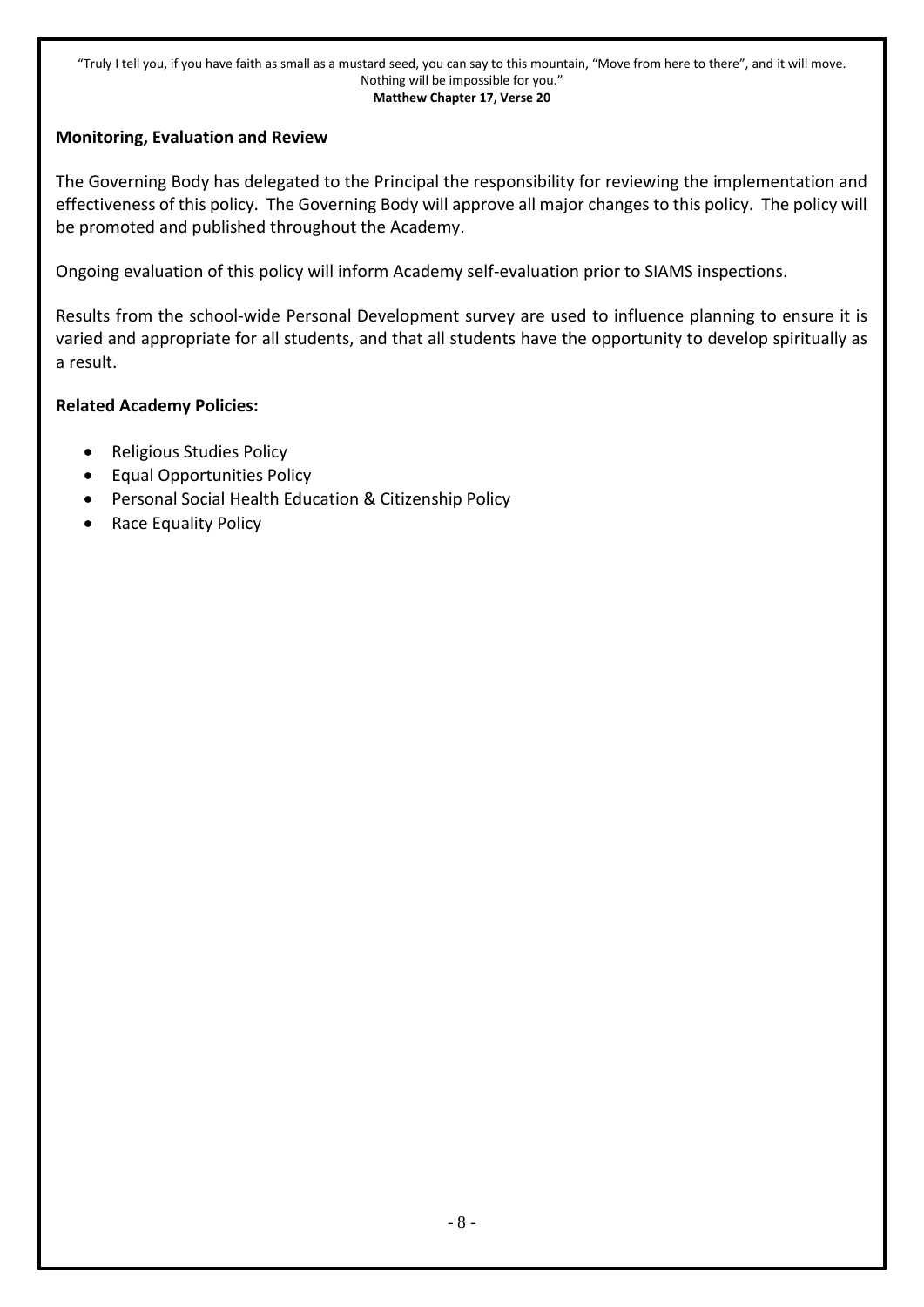# **Section 2 – Moral Development through Religious Teachings**

<span id="page-8-0"></span>All Saints Academy truly believes that as well as ensuring that all children achieve a range of academic qualifications, we also have a duty to ensure that all children leave school with the relevant skills and knowledge required to make a positive transition to the next steps in their lives.

Our school vision of helping students to 'Live well together with Dignity, Faith and Hope,' reflects our dedication and commitment to developing our student's capacity for moral reasoning.

Religious teachings underpin all aspects of daily life, everything from school policies to what is taught in the classroom. The teachings are used as a vehicle to help students develop their understanding of what is morally right and wrong as well as supporting students in recognizing where their behaviors may have been morally unacceptable. Teachings from different faiths give students a breadth of stories which allow them to elicit the moral imperatives and learn from them,

Linked to the religious teachings are 11 virtues which we want all students to develop within themselves.

The following 11 virtues are central to our curriculum:

- Courage
- Good Temper and Humour
- **•** Friendliness and Civility
- Justice and Truthfulness
- Good Sense
- Good Speech
- Stillness
- Self-Mastery
- **•** Gratitude
- Generosity
- Compassion

Religious teaching help students to recognize, understand and be able to action each of the 11 virtues. For all virtues, students are educated in relation to 'The Golden Mean' in order to demonstrate the virtue without excess or deficiency.

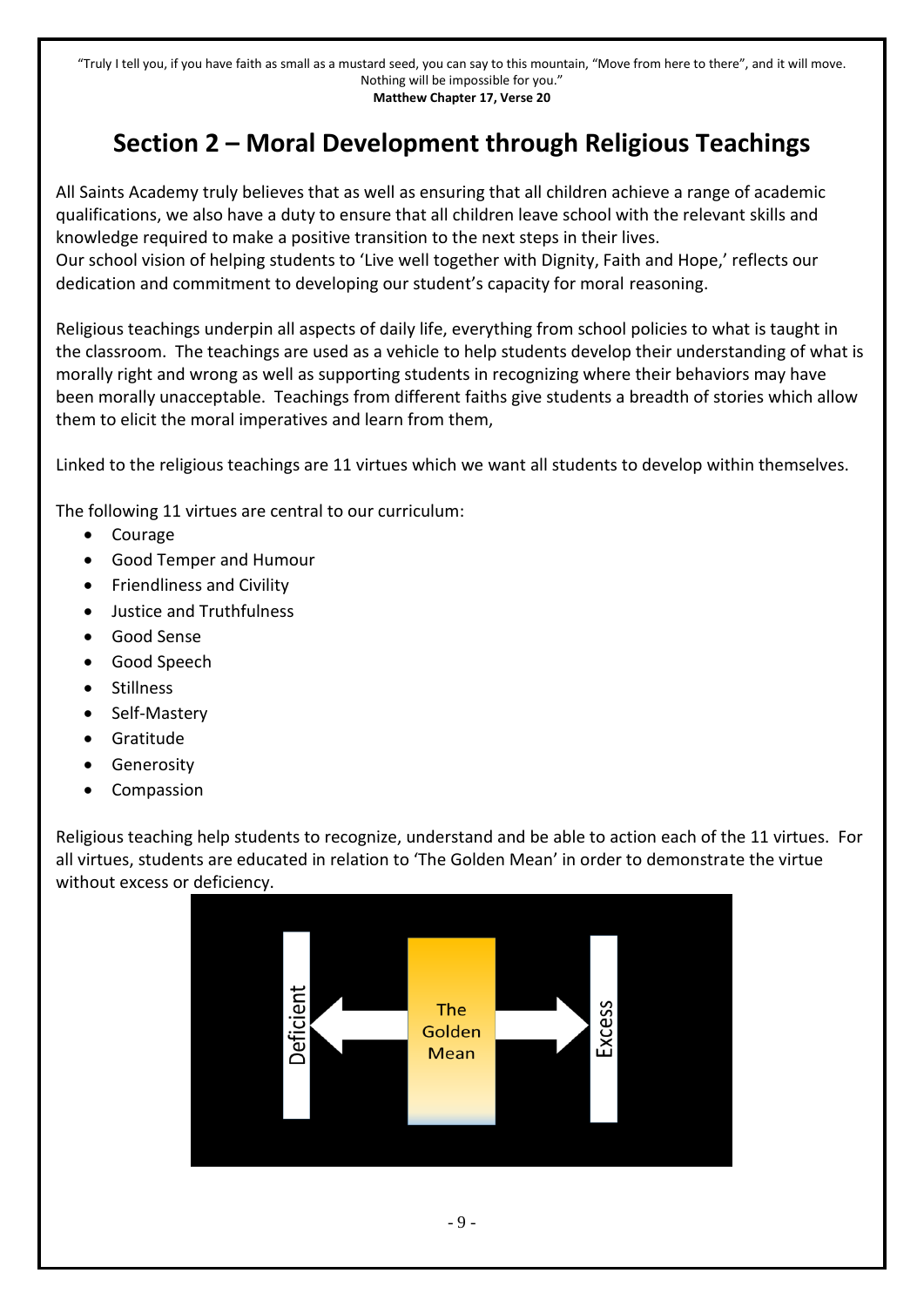In addition to teaching students about the golden mean, each of the virtues is broken down into small steps so that students can recognize key emotions and feelings, understand how to process them and then action the virtue accordingly. An example for Friendliness and Civility is included below:

**Recognising** how the actions, language and gestures of others make us feel. Understanding that our emotions will make us behave in a way that might not be the right way. Actioning Friendliness and Civility in in a variety of situations.

#### **Assessment for Learning**

With respect to students' development in relation to both the skills and virtues, progress is recorded and evaluated in order to ensure that students are given timely advice and feedback on how to continue their personal development.

All students keep a record of their progress in order for them to continually reflect and prioritise areas for development in order to continue to make progress.

|                     |               |                                                                                                                                              | Evidence                                                                                                                                                                                   | Evidence                                                                                                  | Evidence |
|---------------------|---------------|----------------------------------------------------------------------------------------------------------------------------------------------|--------------------------------------------------------------------------------------------------------------------------------------------------------------------------------------------|-----------------------------------------------------------------------------------------------------------|----------|
|                     |               | Frecognize examples of behaviors<br>that fall into the golden mean as well<br>as behavior that are deficient and in<br>excess of the virtue. | There were 2 times this week where my older brother   I saw a friend being a pushover at lunchtime as his<br>was rude to me and was demonstrating unkind<br>behvaiour.                     | friend made him give up a lot of his lunch despite<br>the fact that I could see he really didn't want to. |          |
|                     | Recognising   | consider the language, gestures<br>and actions of other before<br>responding.                                                                | During breaktime, there was an argument between 2<br>of my friends, who got quite angry, and myself but I<br>recognised that they were angry about the situaiton<br>and not angry with me, |                                                                                                           |          |
|                     |               | I am alert to my own emotions such<br>as anger, frustration and passion<br>when in social situations.                                        |                                                                                                                                                                                            |                                                                                                           |          |
|                     |               | I recognize when I need to control<br>the strongest of my emotions when<br>evoked by the language, gestures or<br>actions of others.         |                                                                                                                                                                                            |                                                                                                           |          |
|                     |               | I understand how to demonstrate the<br>virtue in line with the golden mean.<br>Tunuerstand now to control my                                 |                                                                                                                                                                                            |                                                                                                           |          |
|                     |               | emotions in different social                                                                                                                 |                                                                                                                                                                                            |                                                                                                           |          |
| Civility            |               | I understand that I have to get my<br>emotions in check before<br>responding in social situations.<br>Tunuerstand that my emotions nave      |                                                                                                                                                                                            |                                                                                                           |          |
| and                 |               | to be balanced by what is morally                                                                                                            |                                                                                                                                                                                            |                                                                                                           |          |
|                     |               | I understand that different social<br>situations may be more challenging<br>than others.                                                     |                                                                                                                                                                                            |                                                                                                           |          |
| <b>Friendliness</b> | Understanding |                                                                                                                                              |                                                                                                                                                                                            |                                                                                                           |          |
|                     |               | I understand that civility is showing<br>regard for others; manners;<br>politeness; or a polite act or                                       |                                                                                                                                                                                            |                                                                                                           |          |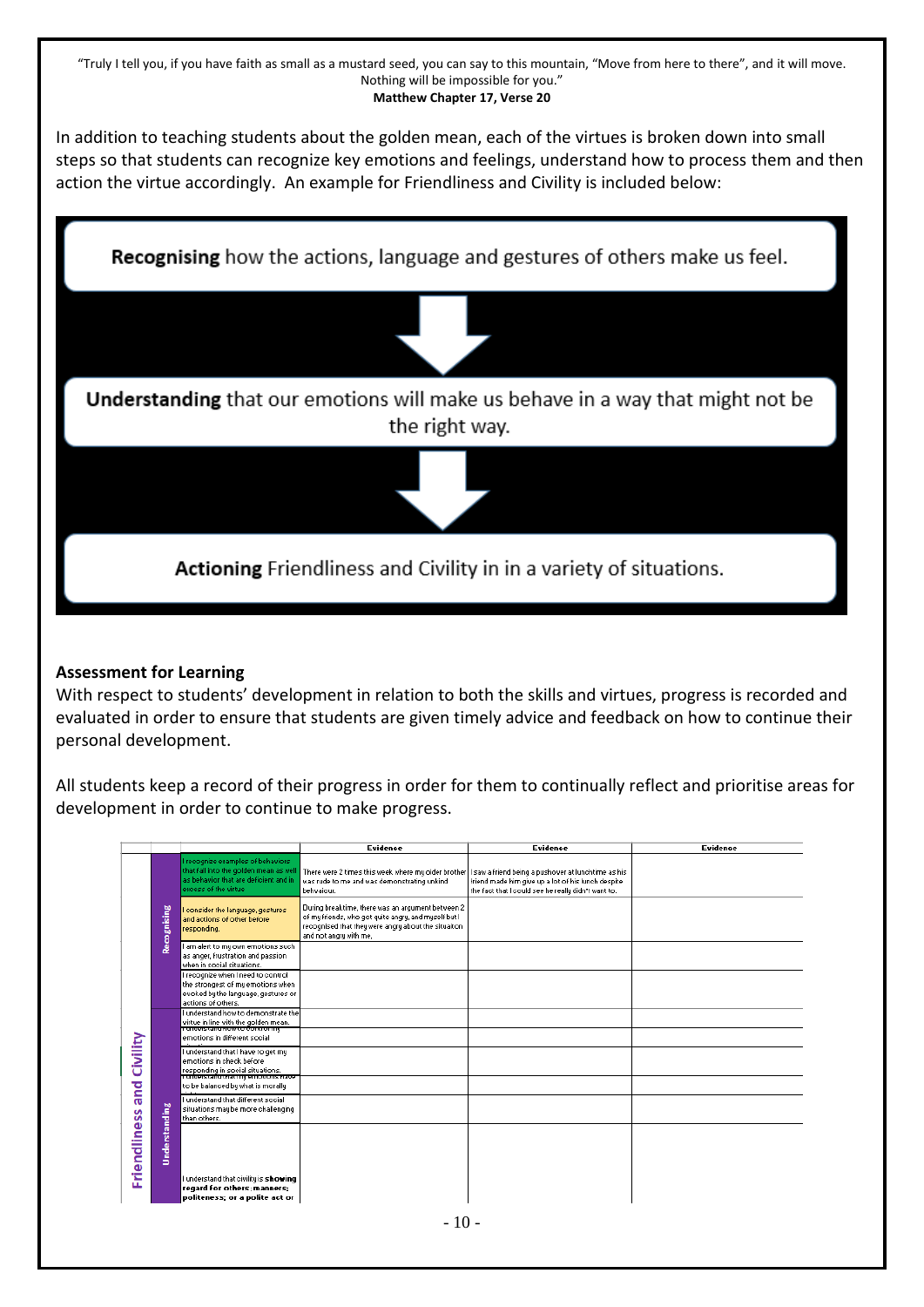# **Section 3 – Relationships and Sex Education**

#### <span id="page-10-0"></span>**Aims**

The aims of Relationship and Sex Education (RSE) at All Saints Academy are to:

- Provide a framework in which sensitive discussions can take place
- Prepare students for puberty, and give them an understanding of sexual development and the importance of health and hygiene
- Help students develop feelings of self-respect, confidence and empathy
- Create a positive culture around issues of sexuality and relationships
- Teach students the correct vocabulary to describe themselves and their bodies

#### **Statutory requirements**

At All Saints Academy, we deliver RSE in line with the new statutory guidance which was originally due to come into effect from September 2020 but was delayed due to Covid-19. Despite the government making the decision to delay this, we have already put the guidance into place with all content being embedded within the curriculum.. RSE is compulsory in maintained secondary schools from year 7 onwards and our curriculum is in line with this expectation. In delivering our RSE provision, we have regard to the guidance issued by the secretary of state as outlined in section 403 of the Education Act 1996.

#### **Definition**

RSE is about the emotional, social and cultural development of students, and involves learning about relationships, sexual health, sexuality, healthy lifestyles, diversity and personal identity. RSE involves a combination of sharing information, and exploring issues and values. RSE is not about the promotion of sexual activity.

#### **Delivery of RSE**

RSE is taught within planned curriculum and is further developed in personalised super-curricular activities which are informed by the student surveys. Biological aspects of RSE are taught within the science curriculum, and other aspects are included in religious studies (RS). Students also receive standalone sex education sessions delivered by a trained health professional.

Across all Key Stages, students will be supported with developing the following skills:

- Communication, including how to manage changing relationships and emotions
- Recognising and assessing potential risks
- Assertiveness
- Seeking help and support when required
- Informed decision-making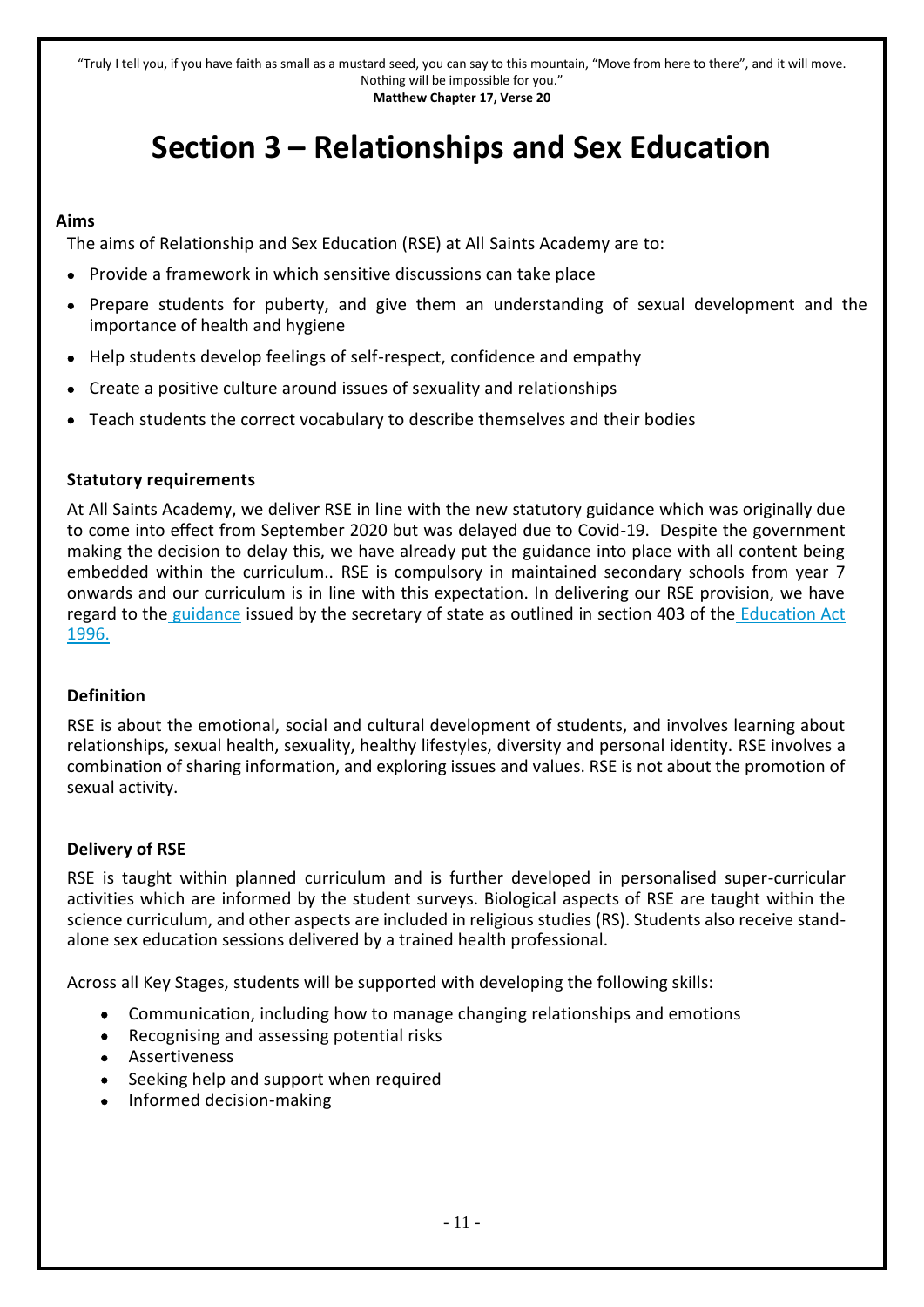- **Matthew Chapter 17, Verse 20**
- Self-respect and empathy for others
- Recognising and maximising a healthy lifestyle
- Managing conflict
- Discussion and group work

These skills are taught within the context of family life.

#### **Curriculum Content**

The following content is delivered through tutor time, the science curriculum, assemblies and collective

worship, focus work involving external visitors and agencies and within the broader PSHCE curriculum:-

- Physical and emotional changes at puberty
- Looking after your body keeping healthy during puberty
- Respect and responsibility
- Relationships including marriage and parenthood
- Assessing risk
- Resisting pressure
- Prejudice and discrimination linked to sexual identity and orientation
- Body image and feeling good
- Domestic Abuse and criminal behaviours in relationships
- Staying safe online
- Influence of the media
- Accessing help and advice
- Sex and the Law
- STIs, including HIV, and high-risk behaviours
- The links between sexual behaviour and alcohol
- Conception and contraception

#### **Roles and responsibilities**

#### **The governing body**

The governing body has delegated the approval of this policy to the Personal Development, Behaviour and Welfare Committee.

#### **The Executive Principal**

The Executive Principal is responsible for ensuring that RSE is taught consistently across the school, and for managing requests to withdraw students from non-statutory components of RSE.

#### **Staff**

Staff are responsible for:

- Delivering RSE in a sensitive way
- Modelling positive attitudes to RSE
- Monitoring progress
- Responding to the needs of individual students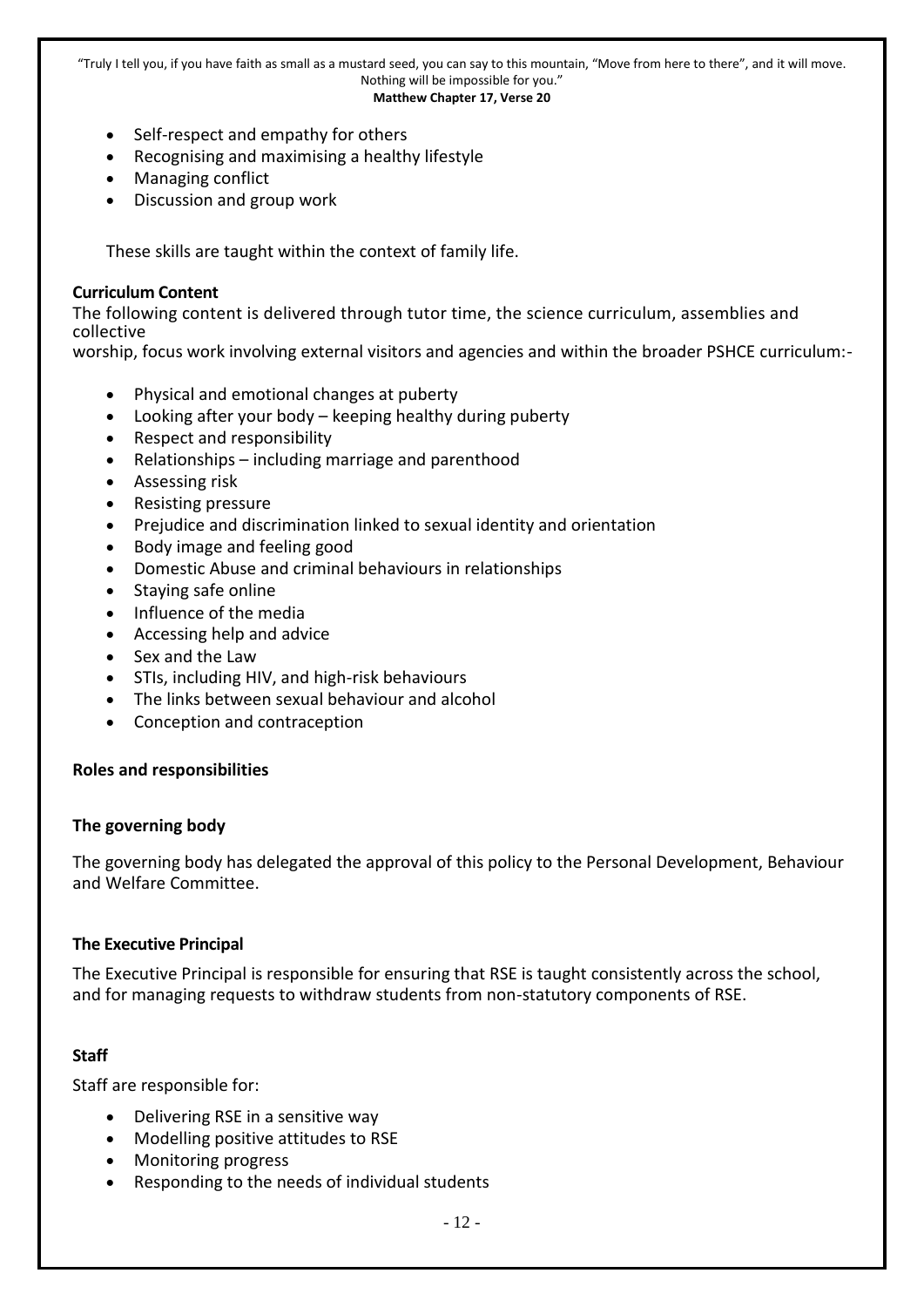Responding appropriately to students whose parents wish them to be withdrawn from the non-statutory/non-science components of RSE

Staff do not have the right to opt out of teaching RSE. Staff who have concerns about teaching RSE are encouraged to discuss this with the Executive Principal or Deputy Principal, PD.

#### **Students**

Students are expected to engage fully in RSE and, when discussing issues related to RSE, treat others with respect and sensitivity.

#### **Parents' right to withdraw**

Parents' have the right to withdraw their children from the non-statutory/non-science components of RSE. Requests for withdrawal should be put in writing and addressed to the Executive Principal. A copy of withdrawal requests will be placed in the pupil's educational record. The Executive Principal will discuss the request with parents and take appropriate action. Alternative work will be given to students who are withdrawn from RSE.

#### **Training**

Staff are trained on the delivery of RSE as part of their induction and it is included in our continuing professional development calendar. Visitors from outside the school, such as school nurses or sexual health professionals, will also be invited to provide support and training to staff teaching RSE.

#### **Monitoring arrangements**

The delivery of RSE is monitored by Ben Baines, Deputy Principal (PD) through planning scrutinies, learning walks and monitoring of tutor time delivery. Students' development in RSE is monitored by class teachers as part of our internal assessment systems. The Governing Body has delegated to the Executive Principal the responsibility for reviewing the implementation and effectiveness of this policy. The Governing Body will approve all major changes to this policy. The policy will be promoted and published throughout the Academy.

#### **Related Academy Policies:**

- Anti-bullying Policy
- Behaviour Management Policy
- Collective Worship Policy
- Equality Policy
- Health and Safety Policy
- Safeguarding (including Child Protection)
- Race Equality Policy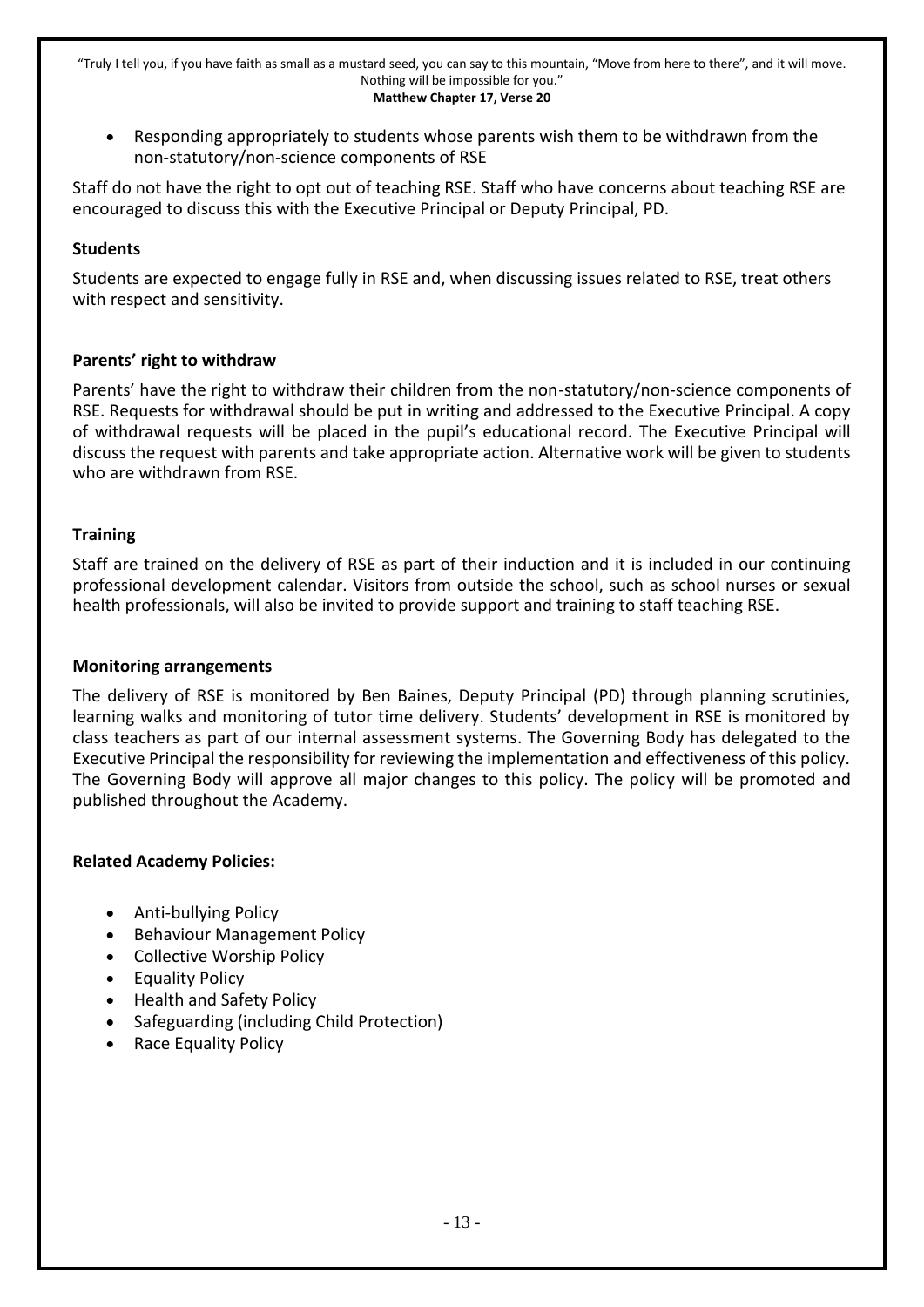# <span id="page-13-0"></span>**Section 4 – Careers Education, Information, Advice and Guidance (CEIAG)**

#### **CEIAG Framework**

All Saints Academy is committed to providing Careers Education, Information, Advice and Guidance to all students through the curriculum and organised activities.

CEIAG at All Saints Academy reflects the DfE statutory guidelines produced in October 2018: 'Careers guidance and access for education and training providers' and Section 42A and section 45A of the Education Act 1997.

#### **Aims**

All Saints Academy CEIAG will aim to provide current and relevant information to enable each student to make informed decisions about their future. It will be presented in an impartial manner, be confidential and differentiated to suit the requirements of each student. All Saints Academy is committed to ensuring that all of the Gatsby Benchmarks are met by the end of 2021 in order to ensure that students receive careers education of the highest quality.

The Careers Programme will be integrated into students' experience of the whole curriculum and will be appropriate to our students' stages of career learning, planning and development. The taught curriculum is built with the Gatsby Benchmarks in mind with topic links to the most relevant benchmark(s). The Careers Programme will raise aspirations, challenge stereotyping and promote equality and diversity. This reflects our vison of "Living well together with Dignity, Faith and Hope." Our students will be encouraged to strive for excellence demonstrating essential qualities of perseverance and steadfastness.

In particular we intend for our students to:

- develop a broad understanding of the changing nature of work, learning and career choices, including the full range of post-16 education or training options, including apprenticeships;
- develop research skills so that they can make good use of information and guidance through the provision of a wide range of resources - computer software, books and leaflets, posters and access to impartial careers guidance;
- develop their self-esteem, skills and self-knowledge when making choices, planning future actions, and making decisions to cope with change and transition.

#### **Statutory Duty**

The Governing Body of All Saints Academy is fully aware of the statutory duty which requires governing bodies to ensure that all registered students at the school are provided with independent careers guidance from Year 8 (12-13 year olds) to Year 13 (17-18 year olds).

All Saints will help every student develop high aspirations, be inspired and motivated to achieve their potential. Information will be provided on a broad range of careers and the variety of education or training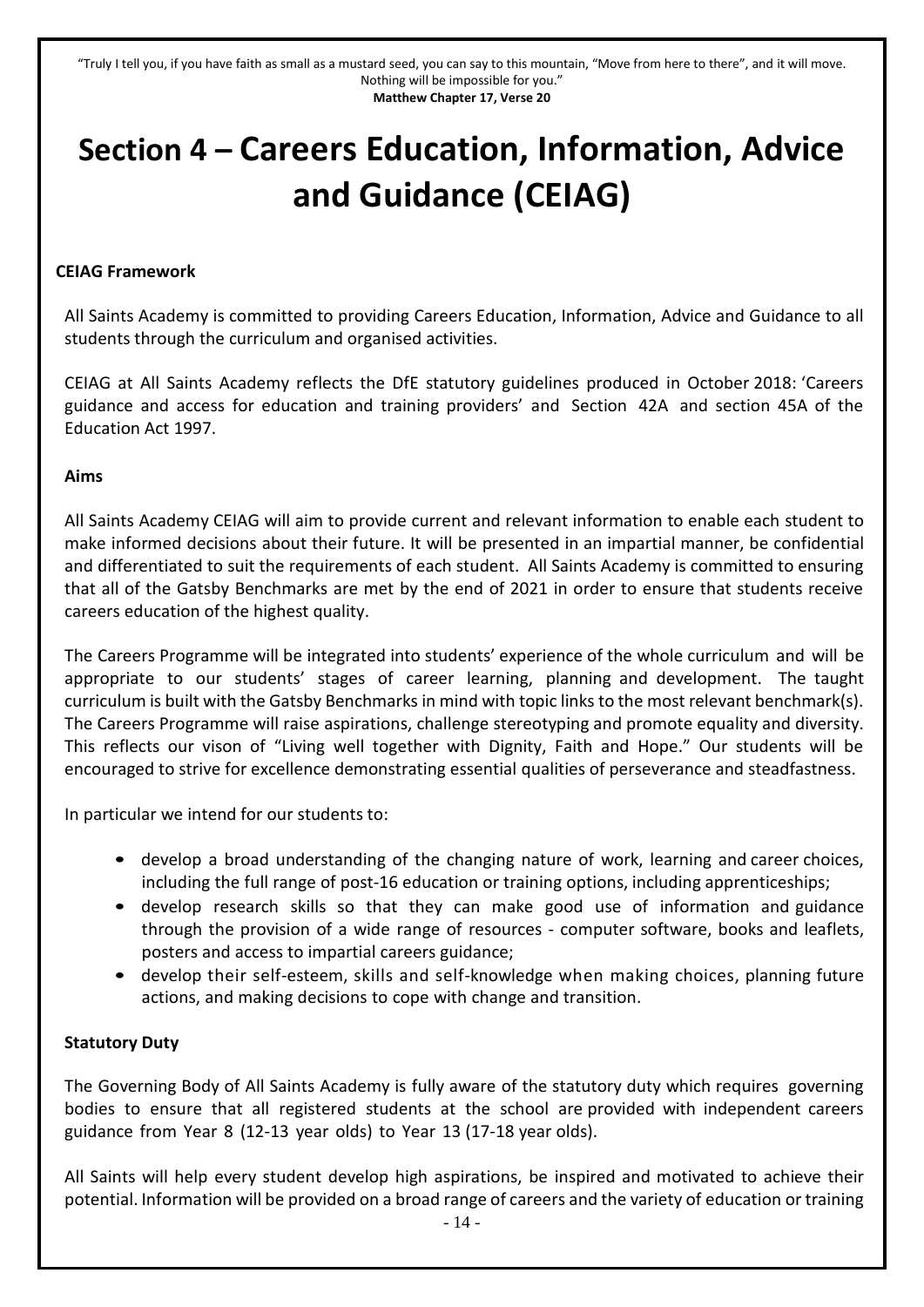options, including apprenticeships and other vocational pathways, as well as within the world of work in order to help students understand where different choices can take them in the future.

All Saints will work with local authorities to support more vulnerable young people, including those with special educational needs and those who are disengaged or at risk of disengaging.

All Saints is committed to providing a planned programme of careers education, information, advice and guidance for students by fulfilling all 8 of The Gatsby Benchmarks. In order to achieve this, All Saints works in partnership with Best Practice Training & Development Ltd, the local authority, University of Bedfordshire, apprenticeship providers and other local employers/providers.

#### **Entitlement**

Students are entitled to careers education and guidance which is impartial and confidential, and all students will be given the opportunity to access this.

The Careers Programme will promote equality of opportunity, diversity and inclusion, whilst promoting the best interests of the students to whom it is given.

All Saints Academy will ensure that all students are aware of out of Academy opportunities which could help them with their career aspirations, such as the National Citizen Service, Duke of Edinburgh Award and other voluntary and community activities.

All Saints Academy CEIAG will:-

- provide resources and advice to enable students to understand and develop career choices, and ensure that careers education is seen as part of the overall curriculum and learning framework for all years;
- encourage students to achieve and to be ambitious;
- involve students, parents and carers in the further development of careers work;
- work with Best Practice Training & Development Ltd, Student Services and other identified partners so that no student is disadvantaged in gaining access to education, training or work.

#### **Process**

Careers Leader has responsibility for the Careers Programme and reports to the Deputy Principal (PD).

Best Practice Training & Development Ltd provides All Saints Academy with a Personal Advisor who delivers CEIAG through group work and individual interviews. All Academy staff (teaching and associate) contribute to CEIAG through their roles as tutors, subject teachers and associate staff. Specialist sessions are delivered, in conjunction with enrichment and activities days.

Careers resources, available in the Careers Library in the LRC, are relevant and up- dated regularly. Access to careers software and the internet is easily available, and relevant careers websites are promoted within the Academy.

An annually reviewed Partnership Agreement exists between All Saints Academy and Best Practice Training & Development Ltd which identifies the contributions that each will make to the Careers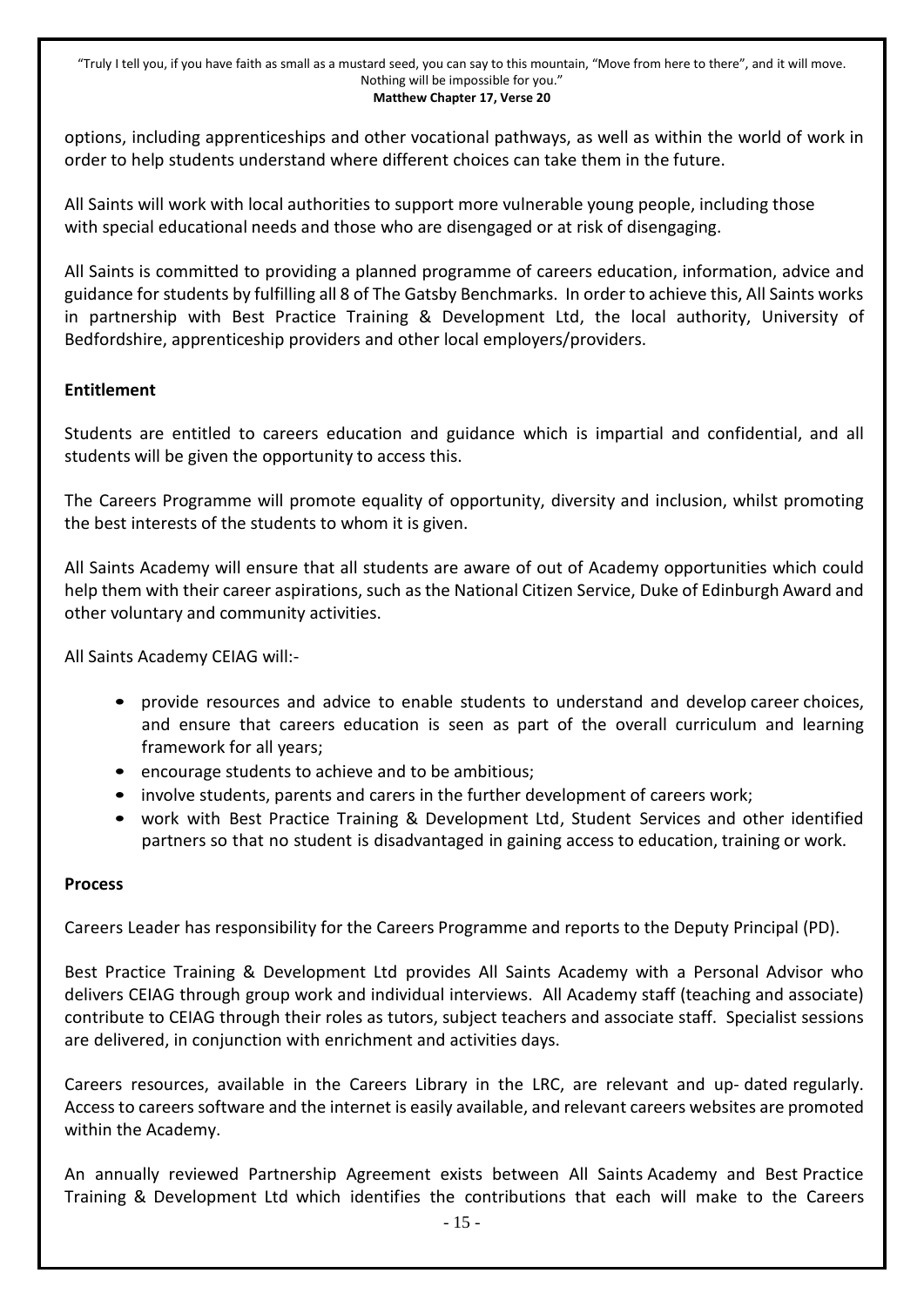Programme. Other links exist and are being developed with Central Bedfordshire College, Unifrog, the National Apprenticeship Scheme, Central Bedfordshire Council, the Careers Hub (Luton) and the University of Bedfordshire.

Other CEIAG focused events take place from time to time and the Academy will work towards students becoming actively involved in the planning and evaluation of activities.

#### **Provision**

#### **Key Stage 3 Provision**

- Access to the careers software via tutor time
- Year 9 students will have two careers days in which they will receive general information about subjects explored within the faculty and then, post-options selection, careers specifically related to their chosen subjects
- An introduction to the careers resources in the Careers Library in the LRC
- Assemblies and other information on KS4 options including vocational and alternative courses
- Visit to the University of Bedfordshire
- Specialised sessions from Best Practice Training & Development Ltd and the University of Bedfordshire
- Received appropriate advice and guidance on Key Stage 4 options, and prepared an individual learning plan that sets broad learning goals for the 14-19 phase
- Dedicated Careers Days for Years 7 to 9
- Access to Unifrog Resources

#### **Key Stage 4 Provision**

- Local university presentations
- Careers interview for every Year 11 student
- Careers interview for Year 10 students upon request
- Dedicated Careers Days for Years 10 to 13
- Information on College Open Days
- Support with completion of College/Apprenticeship application forms
- Support with CV writing and Personal Statements from Best Practice Training & Development Ltd and tutors

• Post 16 Options Evening supported by University of Bedfordshire, Best Practice Training & Development Ltd and National Citizen Service

- Visit to the National Skills Show
- Access to Careers Library in LRC
- Close monitoring of vulnerable students
- One week's work experience for Year 10 students
- \* Access to the online careers platform Unifrog

#### **Key stage 5 Provision**

• Careers units delivered through on-line resources in tutor time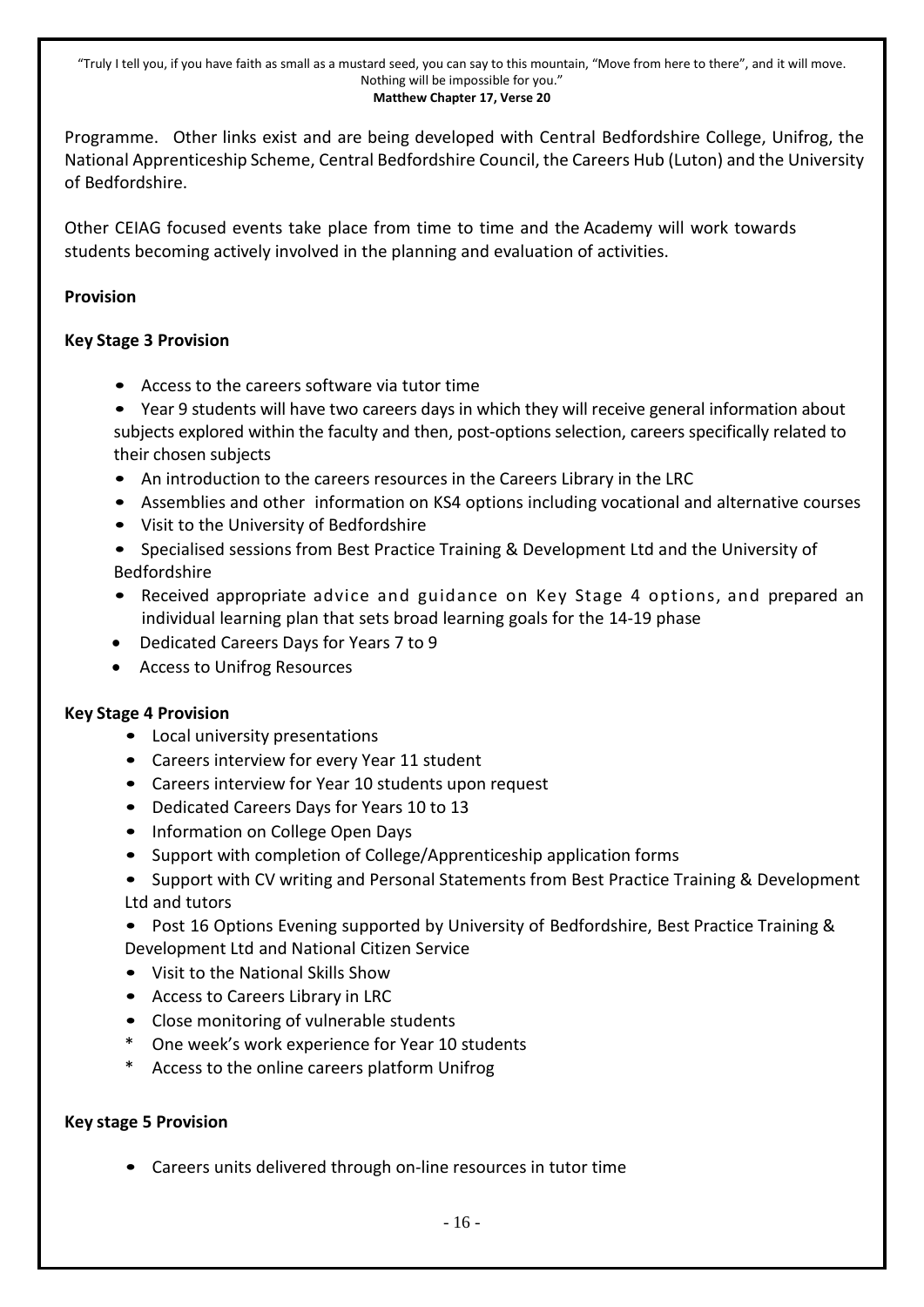- Onward destination preparation including UCAS, employment applications and other activities that might fall within this category
- Work Experience placement which focuses on students' specific learning pathway and future career aspirations designed around the individual student's study programme
- Interviews with Careers Adviser as and when requested
- Access to the online careers platform Unifrog

#### **Extended Work Experience**

All students at All Saints Academy will be given the opportunity to engage with work experience to help develop their understanding of the local labour market, career opportunities and the required skillset for actual employment.

All Saints Academy will also, where appropriate, identify students that would benefit from an increased work experience opportunity on a more regular basis known as 'Extended Work Experience'. This Extended Work Experience will be facilitated by Best Practice Training & Development Ltd and is designed to provide opportunities for the identified student to see correlations between their academic development and their personal, professional and employment goals.

The Careers Leader has responsibility for the Extended Work Experience provision and those students engaged with it whilst on placement and reports to the Deputy Principal (PD).

Students identified for an Extended Work Experience will be subject to approval from Best Practice Training & Development Ltd, the employment partner and written consent from their parents/guardians and the Academy.

#### **Monitoring, Evaluation and Review**

The Governing Body has delegated to the Executive Principal the responsibility for reviewing the implementation and effectiveness of this policy. The Governing Body will approve all major changes to this policy. The policy will be promoted and published throughout the Academy.

#### **Related Academy Policies:**

- Equal Opportunities Policy
- Health & Safety Policy
- PSHE & Citizenship Policy
- SEN Provision Policy
- Teaching for Learning Policy
- Provider Access Statements Policy

#### **Monitoring, Evaluation and Review**

The Governing Body has delegated to the Executive Principal the responsibility for reviewing the implementation and effectiveness of this policy. The Governing Body will approve all major changes to this policy. The policy will be promoted and published throughout the Academy.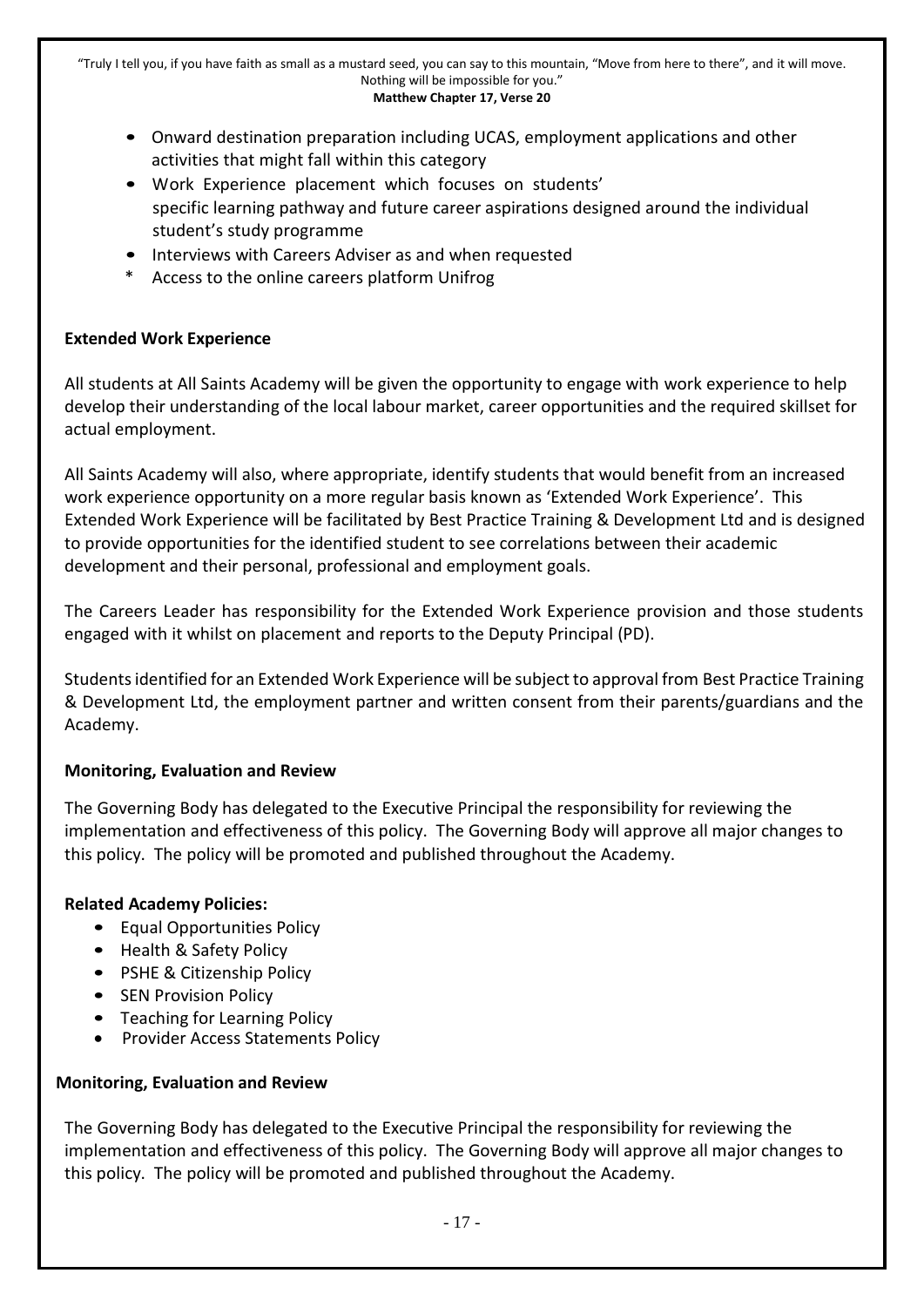#### **Baker Clause Policy Statement for All Saints Academy Dunstable**

#### Introduction

This policy statement sets out All Saints Academy Dunstable's arrangements for managing the access of providers to every student in Years 7 – 11 to discuss both academic and non-academic routes that are available to them as part of a holistic careers programme enabling all our students to make an informed choice about their post 16 provision. This is also measured regularly against the careers standards of the Gatsby benchmarks using a Compass Assessment framework and evaluation with students, teachers and SLT as part of a progressive careers programme under the supervision of the designated Careers Leader.

All Saints Academy Dunstable proactively seeks to build relationships with 6th form schools, colleges, apprenticeship providers, universities and employers as we plan our careers programme, careers days and other career/destination activities throughout the school year to ensure all our students have access to the most current and up to date careers information at key transition points and that providers have multiple opportunities to speak to students and their parents across Years 7 -11 to offer information on vocational, technical and apprenticeship qualifications and pathways.

All Saints Academy Dunstable ensures that their staff involved in personal guidance and pastoral support and are up to date with their knowledge through a programme of Continuing Professional Development and this is further monitored through annual Service Level Agreements with our authorised external provider.

Management of Provider Access Requests Providers wishing to request access should contact Tom Golds Careers Leader Telephone: 01582 619 700 or email tgolds@asadunstable.org

Pupil Offer and Opportunities for Access:

We have a range of flexible programmes to ensure our students and parents have access to a full careers programme of information through Unifrog, assemblies, drop-in lunch times, parents evenings, careers days, apprenticeship workshops, newsletters and 1-2-1 CEIAG organised throughout Key Stage 4 and other directed workshops for Key Stage 3.

Any provider is welcome to contact us to discuss what they can provide for our students and how we can best accommodate your support. Example activities include: Big Bang Careers Fair, World of Work Preparation, I Love my Job, Mock Interviews, Professional Discussion and Work Experience (including Extended Work Experience).

All pupils in Years 7 – 11 are offered:

Target group Careers and work-related education activities including financial capability, enterprise and employability Careers information, advice and guidance

Year 7

- Introduction to STEM Careers
- Introduction to Social Science Careers
- Introduction to Languages Careers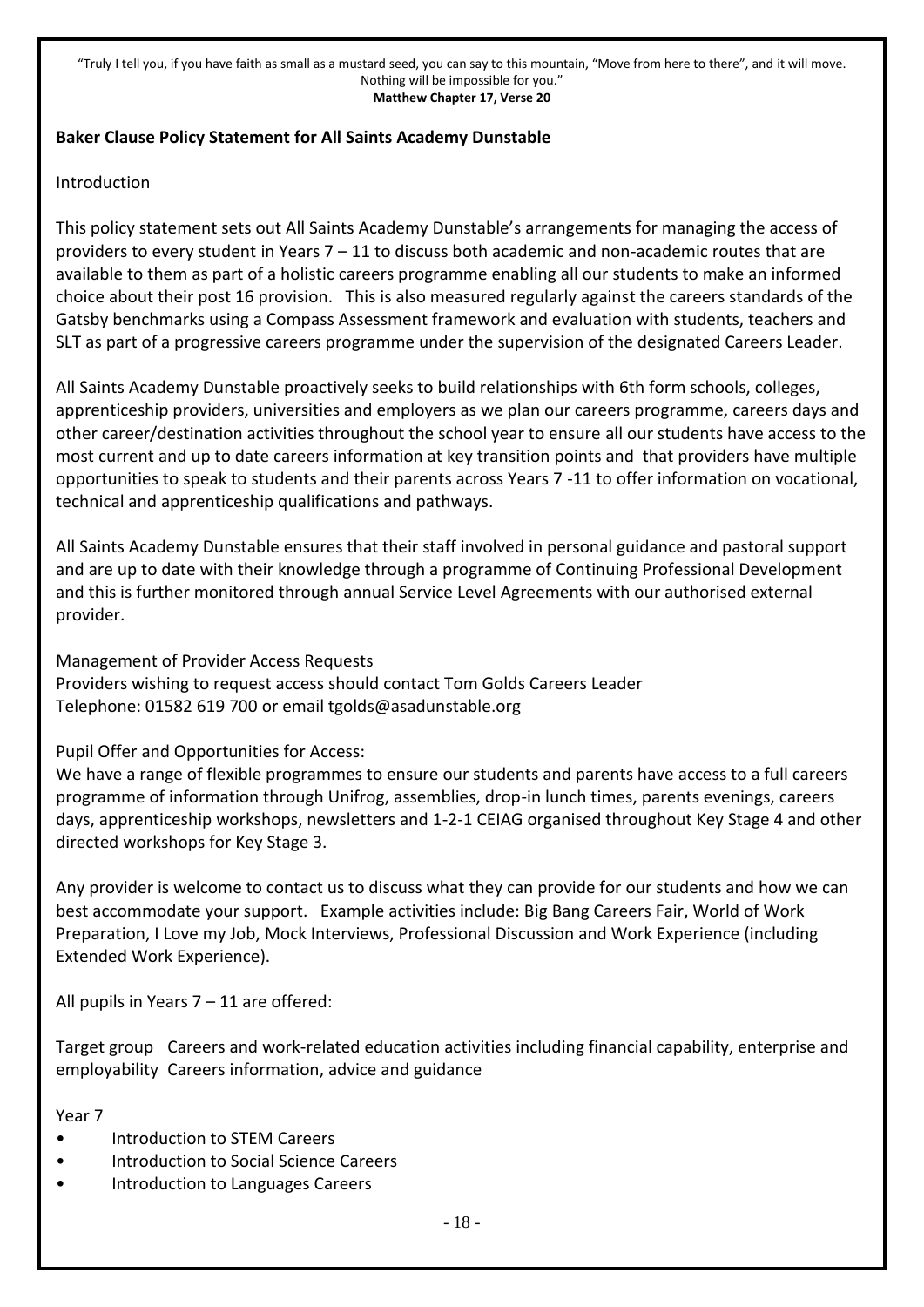#### **Matthew Chapter 17, Verse 20**

- Introduction to Arts Careers
	- Introduction to Unifrog and the completion of these activities:
		- o What are skills?
		- o What's your dream job?
		- o Good vs Bad
		- o Recording activities
- Careers day
- Access to 1:1 Careers Leader or personal support through referral by staff, parents, HoY or tutors.
- External providers delivering STEM sessions and other directed careers related activities

#### Year 8

- Year 8 Careers lesson (intro to careers provision, decision making/informed choice, gender stereotyping)
- Kudos
- Careers Fair
- Option Choices
- Project Week activities
- Introduction to STEM Careers
- Introduction to Unifrog and the completion of these activities:
	- o Identifying interests
	- o University vs Apprenticeship
	- o Skills for careers
	- o CV writing
- Careers day
- Access to 1:1 Careers Leader or personal support through referral by staff, parents, HoY or tutors.
- External providers delivering STEM sessions and other directed careers related activities
- External providers delivering STEM sessions

#### Year 9

- Careers Day based around the selection of options
- Careers Day based around the chosen options
- Year 9 Options Evening
- Introduction to HE and Post 16 Pathways and benefits of university and apprenticeships
- Introduction to Unifrog and the completion of these activities:
	- o Subjects Library
	- o Skills development Leadership
	- o Your skills, your future
	- o GCSE … choices, choices
- Access to group sessions with the Careers Adviser in the summer term
- Student Leadership talks and workshops on option choices
- External providers delivering STEM sessions and project week activities

#### Year 10

- Work Experience Preparation letter writing, CV's, job-search skills, support in securing placements, expectations in the workplace, setting targets
- Health & Safety in the Workplace
- Work Experience placements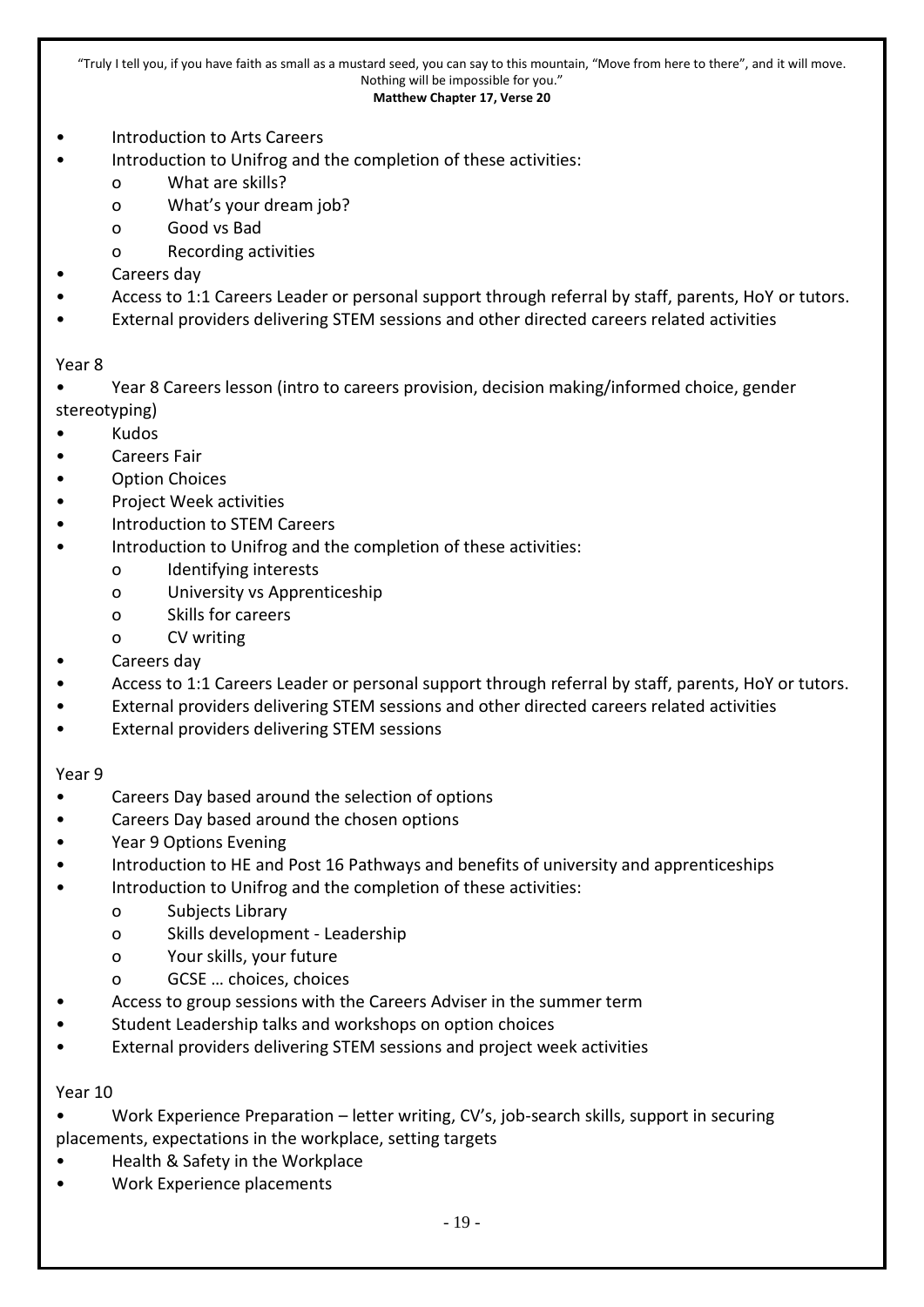#### **Matthew Chapter 17, Verse 20**

- 1:1 CIAG appointments for selected students
- Careers Day
- EHCP, PP and vulnerable transition support
- Introduction to Apprenticeships
- Introduction to Armed Forces Careers
- Introduction to Unifrog and the completion of these activities:
	- o Skills development -teamwork
	- o Work experience how to contact employers
	- o Skills development independence
	- o How to behave in the workplace
- Lessons in preparation for work experience with support and guidance, managed by work experience co-ordinator
- Work experience support for vulnerable or disadvantaged students.
- CEIAG 1-2-1s provided
- Individual careers information, advice and guidance for students.
- HoY, SENCO, support staff, Parents/carers, other agencies

#### Year 11

- Careers interviews for all Year 11 students
- Post 16 small-group sessions
- Assemblies from local FE, 6th Form and Apprenticeship providers Post 16 Transition
- Apprenticeship group work and support
- Careers Day
- Student and Parent College information evening
- Transition support for selected students with an EHCP, PP and 'at risk' including college

visits/tasters

- 16+ Application process
- Mock Interviews
- National Citizen Service events
- Higher Education Awareness visits and assemblies
- Alumni assembly
- Careers talks from Employers LMI, STEM
- Individual careers information, advice and guidance for all Y11 students by CA in school
- Transition support and guidance SEND
- PP and vulnerable groups extensive support from CA and HoY
- Application form guidance and support by CA and external providers
- Interview support
- Alumni events
- External providers delivering STEM sessions and project week activities

Any provider wishing to access or provide IAG to our students as part of our careers programme will be supported by our teaching staff throughout their visit and never left unattended unless in accordance with safeguarding practice. We will make available appropriate resources to support provider presentations, which will be discussed and agreed in advance to ensure material meets our quality assurances and security measures.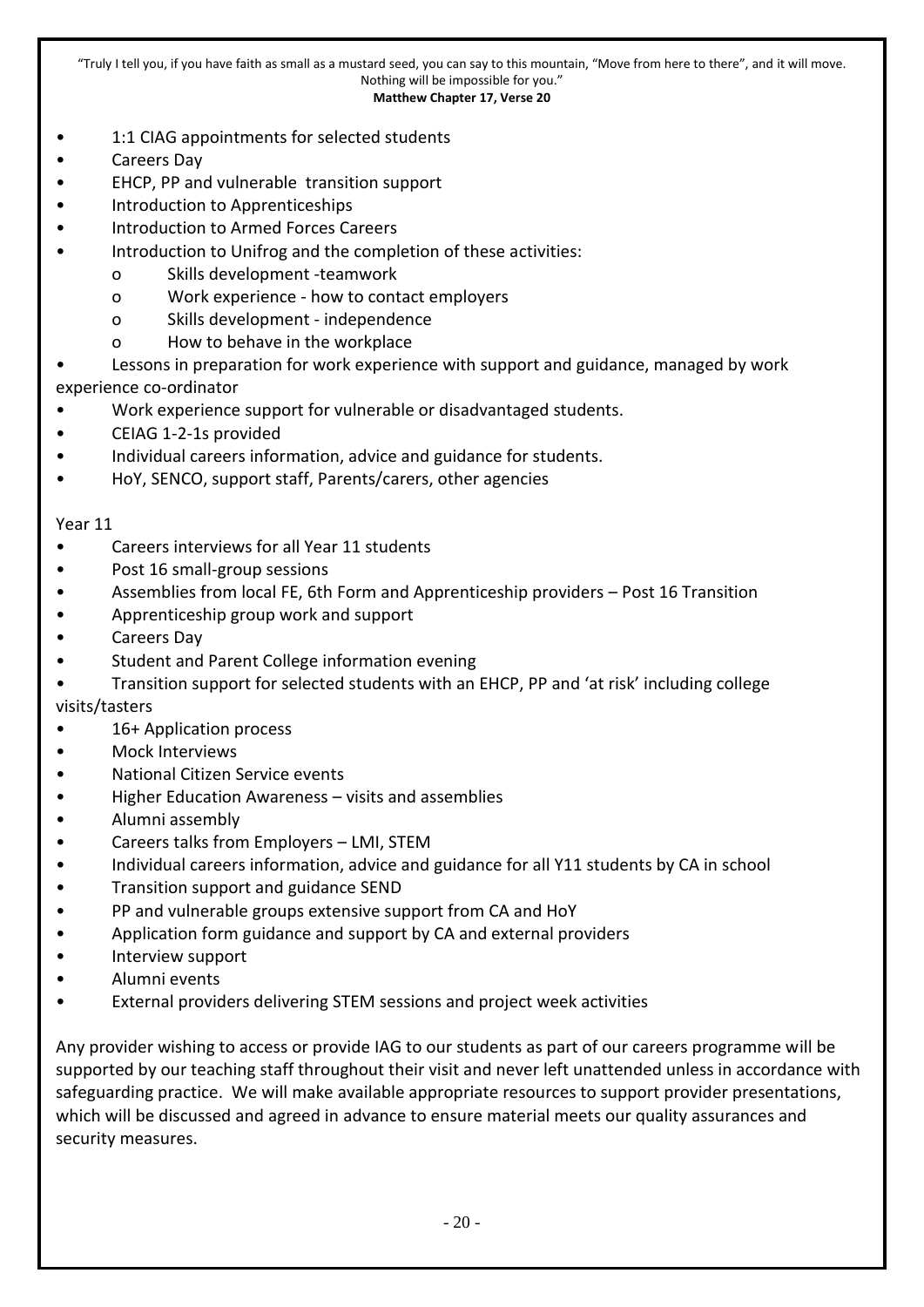Providers are welcome to leave copies of their prospectus' or course literature and we will distribute them to relevant students and have them available in our careers library.

Students can drop in to our careers library to access this information or will be provided relevant information in their careers guidance interviews.

<span id="page-20-0"></span>We can promote and distribute details of careers and apprenticeship literature and vacancies to all relevant students and parents through direct Email, parent-mail or promotion in our weekly newsletter.

# **Section 5 – E-Safety**

#### **Introduction**

E-Safety is partly covered within the RSE provision as well as the provision outlined in this section. The Personal Development Survey revealed a good level of confidence from our students in terms of how to safe online.

#### **E-safety**

E-safety depends on effective practice at a number of different levels:

- Responsible IT use by all staff and students; encouraged by education and made explicit through published policies.
- Sound implementation of e-safety policy in both administration and curriculum, including secure Academy network design and use.
- Safe and secure broadband.
- National Education Network standards and specifications.

To ensure the safe use of technology and enhance our hospitable community and to fulfil our vision of Living Well Together, staff and students within the Academy will read and sign IT and Internet Acceptable Use Policies, which can be found in the resources section.

The security and safe use of related systems within technological devices are stated below:

#### 1. Information system security

- Academy IT systems capacity and security will be reviewed regularly.
- Virus protection will be installed and updated regularly.
- Security strategies will be discussed with the local authority.

2. Email communication is a vital tool and we want staff and students to have faith that they will be treated with mutual trust and dignity in these communications.

- Students may only use approved email accounts on the Academy system.
- Students must immediately tell a teacher if they receive offensive emails.
- Students must not reveal personal details of themselves or others in email communication, or arrange to meet anyone without specific permission.
- Email sent to an external organisation should be written carefully and authorised before sending, in the same way as a letter written on Academy headed paper.
- The forwarding of chain letters is not permitted.
- All email correspondence should be written with dignity and respect for the addressee.

3. Published content and the Academy website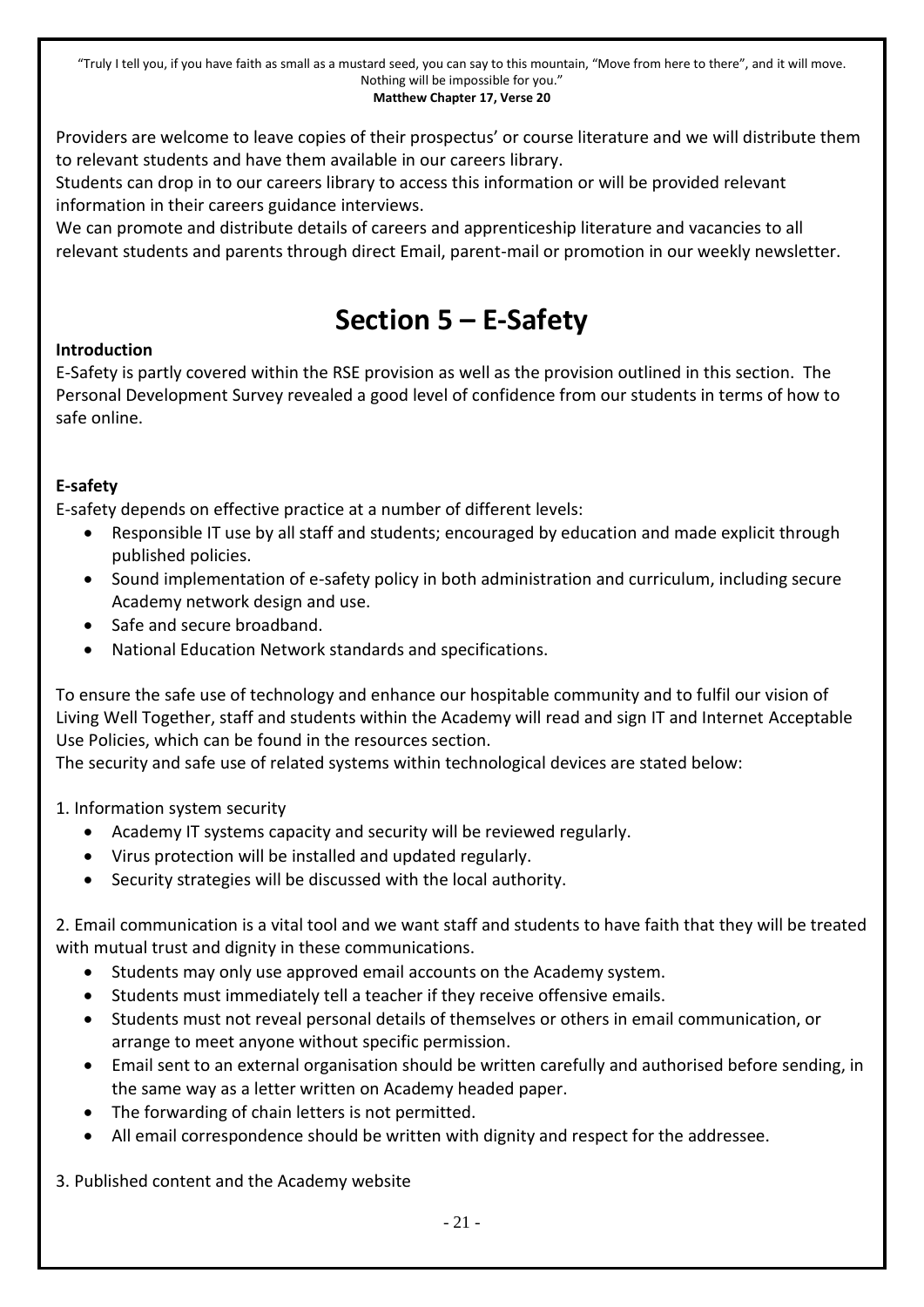- The contact details on the website should be the Academy address, email and telephone number. Staff or students' personal information will not be published.
- The Executive Principal (or nominee) will take overall editorial responsibility and ensure that content is accurate and appropriate.

4. Publishing students' images and work

- Photographs that include students will be selected carefully to ensure trust, faith and embodies our vision of Living Well Together. They will not deliberately enable individual students to be clearly identified.
- Students' full names will not be used anywhere on the website, particularly in association with photographs.
- Written permission from parents or carers will be obtained before photographs of students are published on the Academy website.
- Work can only be published with the permission of the student and parents/carers.

5. Social networking and personal publishing. Staffs, students and parents/carers have faith that we will ensure their e-safety. To enable this

- The Academy will block/filter access to social networking sites.
- Newsgroups will be blocked unless a specific use is approved.
- Students will be advised never to give out personal details of any kind which may identify them or their location.
- Students must not place personal photos on any social network space.
- Students should be advised on security and encouraged to set passwords, deny access to unknown individuals and know how to block unwanted communications. Students should be encouraged to invite known friends only and deny access to others.
- 6. Managing filtering
	- The Academy will work in partnership with the Internet Service Provider to ensure systems to protect students are reviewed and improved.
	- If staff or students discover an unsuitable site, it must be reported to the Network Manager.
	- Senior staff will ensure that regular checks are made to ensure that the filtering methods selected are appropriate, effective and reasonable.
- 7. Managing videoconferencing
	- Video conferencing should use the educational broadband network to ensure quality of service and security rather than the Internet.
	- Students should ask permission from the supervising teacher before making or answering a video conference call.
	- Video conferencing will be appropriately supervised for the students' age group.
- 8. Managing emerging technologies
	- Emerging technologies will be examined for educational benefit and a risk assessment will be carried out before use in the Academy is allowed.
	- Mobile phones will not be used during lessons or formal Academy time. The sending of abusive or inappropriate text messages is forbidden.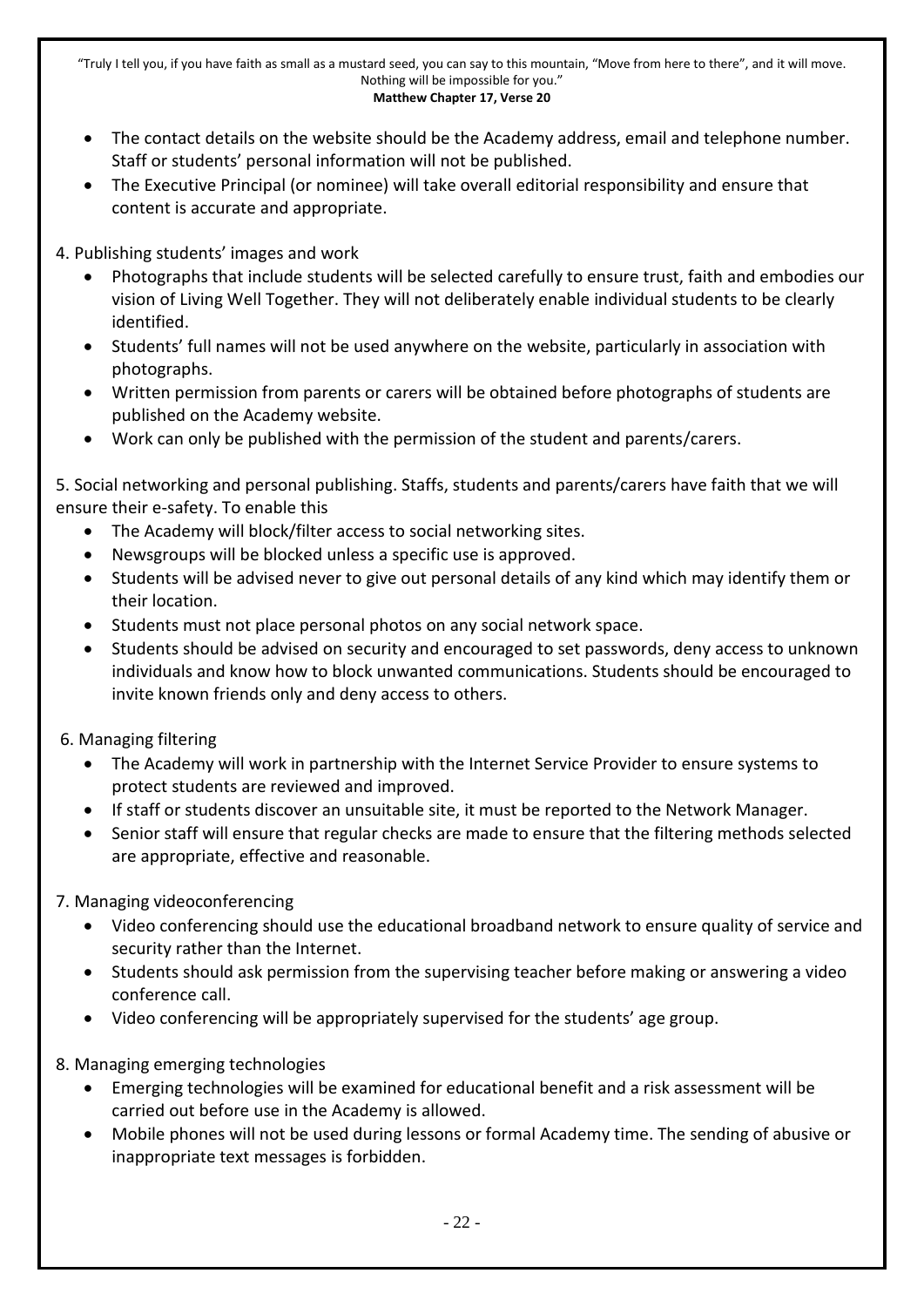Internet enabled wearable devices are not to be used during lessons, exams or formal Academy time.

#### 9. Protecting personal data

Personal data will be recorded, processed, transferred and made available according to the General Data Protection Regulations. All members of All Saints Academy community have faith that their data will be protected.

#### **Assessing risks**

The Academy will take all reasonable precautions to prevent access to inappropriate material. However, due to the international scale and linked Internet content, it is not possible to guarantee that unsuitable material will never appear on an Academy computer. The Academy cannot accept liability for the material accessed, or any consequences of Internet access. The Academy will periodically audit IT use to establish if the e-safety policy is adequate and that the implementation of the e-safety policy is appropriate.

#### **Handling e-safety complaints**

Complaints of Internet misuse will be dealt with dignity by a senior member of staff.

Any complaint about staff misuse must be referred to the Executive Principal.

- Complaints of a child protection nature must be dealt with in accordance with Academy child protection procedures.
- Students and parents/carers will be informed of the complaints procedure.
- Discussions will be held with the Police Youth Crime Reduction Officer, where appropriate to establish procedures for handling potentially illegal issues.

#### **Communicating the e-safety policy**

- E-safety rules will be posted in all networked rooms.
- Students will be informed that network and Internet use will be monitored.
- All staff will be given the Academy e-safety policy and its importance explained.
- Staff should be aware that Internet traffic can be monitored and traced to the individual user. Respect for the Academy, discretion and professional conduct is essential.
- Staff who manage filtering systems or monitor IT use will be supervised by senior management and have clear procedures for reporting issues.
- Parents/carers' attention will be drawn to the Academy e-safety policy in newsletters, the Academy prospectus and on the Academy website.

#### **Monitoring, Evaluation and Review**

The Governing Body has delegated to the Principal the responsibility for reviewing the implementation and effectiveness of this policy. The Governing Body will approve all major changes to this policy. The policy will be promoted and published throughout the Academy.

#### **Related Academy Policies:**

- Anti-bullying Policy
- Behaviour Management Policy
- Child Protection Policy
- Data Protection Policy
- Exclusions Policy
- Fixed Asset Procedure and Accounting Policy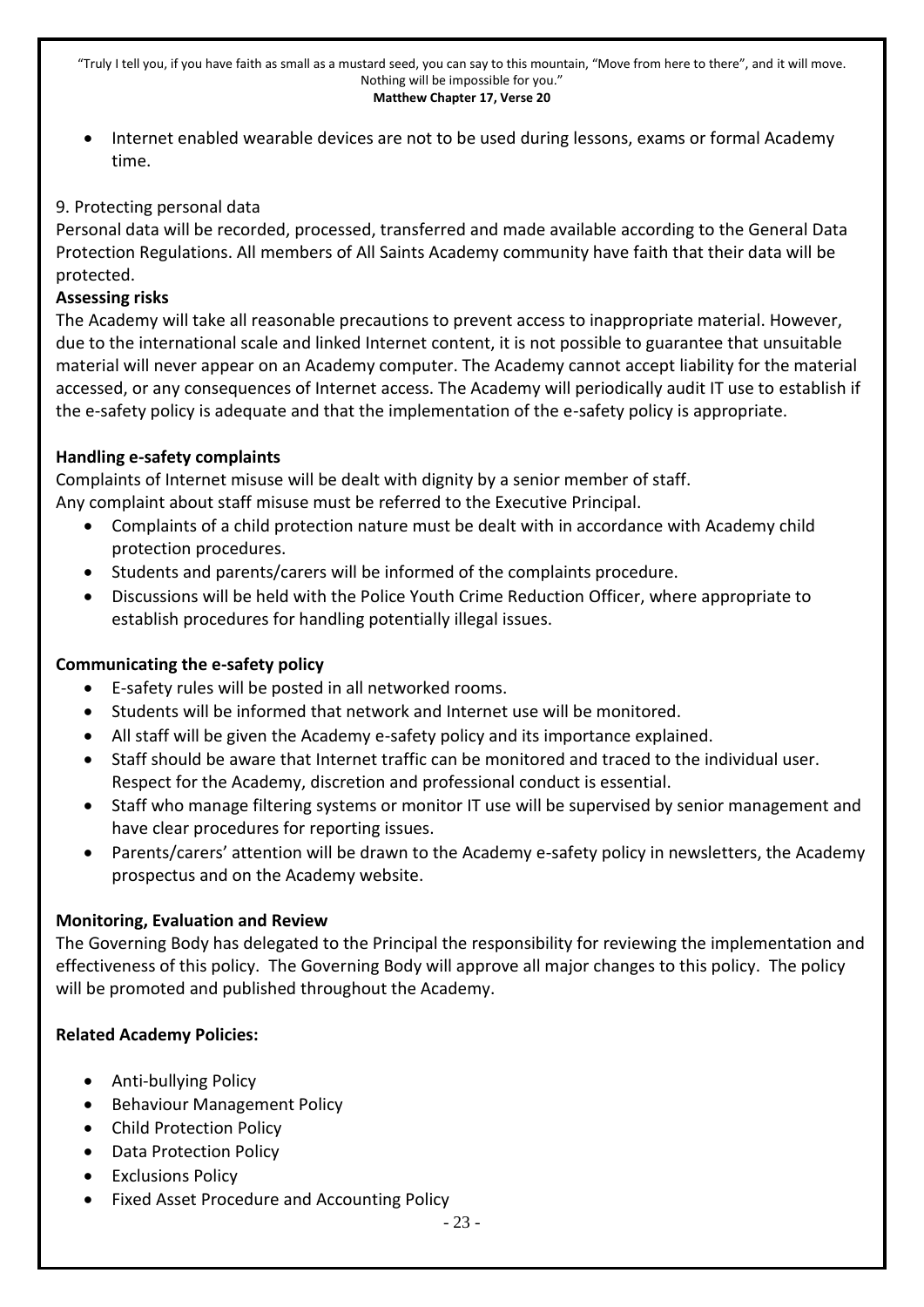- In-house Communications Policy
- Photographs and Video Policy
- Race Equality Policy
- Safeguarding and Promoting Students' Welfare Policy
- Staff Code of Conduct & Disciplinary Policy
- Social Media Policy

# **Section 6 – Electives**

#### <span id="page-23-0"></span>**Introduction**

The school is committed to providing a broad and deep curriculum and a holistic education which challenges the horizons and perspectives of students from different backgrounds. Extra-curricular ('Elective') provision is critical to this. The intent, therefore is to provide an extensive range of clubs and activities for students to get involved in which complements the curriculum and the trips and experiences available for students. Ultimately the goal is to provide students with competitive and non-competitive opportunities which include music, drama, dance, arts and sports alongside opportunities to deepen engagement with academic subjects ('super-curricular' opportunities)

#### **Purpose of extra-curricular activities**

The purpose of extra-curricular opportunities at All Saints are to:

- Develop and encourage experience and expertise in areas not provided for within the formal curriculum.
- Enhance students' development of the Academy's virtues and skills<sup>1</sup>
- Provide opportunities for students to represent the school in external competitions.
- Enhance the ethos and image of the school in the community.
- Encourage students' active participation in a variety of extra-curricular areas.
- Encourage the positive use of leisure time.
- Provide opportunities for students to develop their performance skills through dramatic and other presentations.

#### **Securing breadth of offer**

In order to ensure the offer is broad:

- All staff will be expected to contribute to the 'Elective' provision.
- Feedback will be sought directly from students, their student council representatives and from staff on the quality of, and engagement with the extra-curricular offer through the year in order to generate continuous improvement.
- All staff will, optionally, be able to run additional sessions.
- So as to encourage staff to participate, they will be relieved of their lunch time duties when they are running electives.

#### **Process for establishing offer (2020/2021)**

- All Saints Academy will run electives on a half-termly rotation, starting in Half Term 2 (Nov-Dec).
- Staff members submit suggested activities to the Assistant Principal in charge of electives three weeks prior to the end of the previous cycle, outlining basic information about the elective including any health and safety considerations.

<sup>-</sup><sup>1</sup> See appendix for a list of the Academy's virtues and skills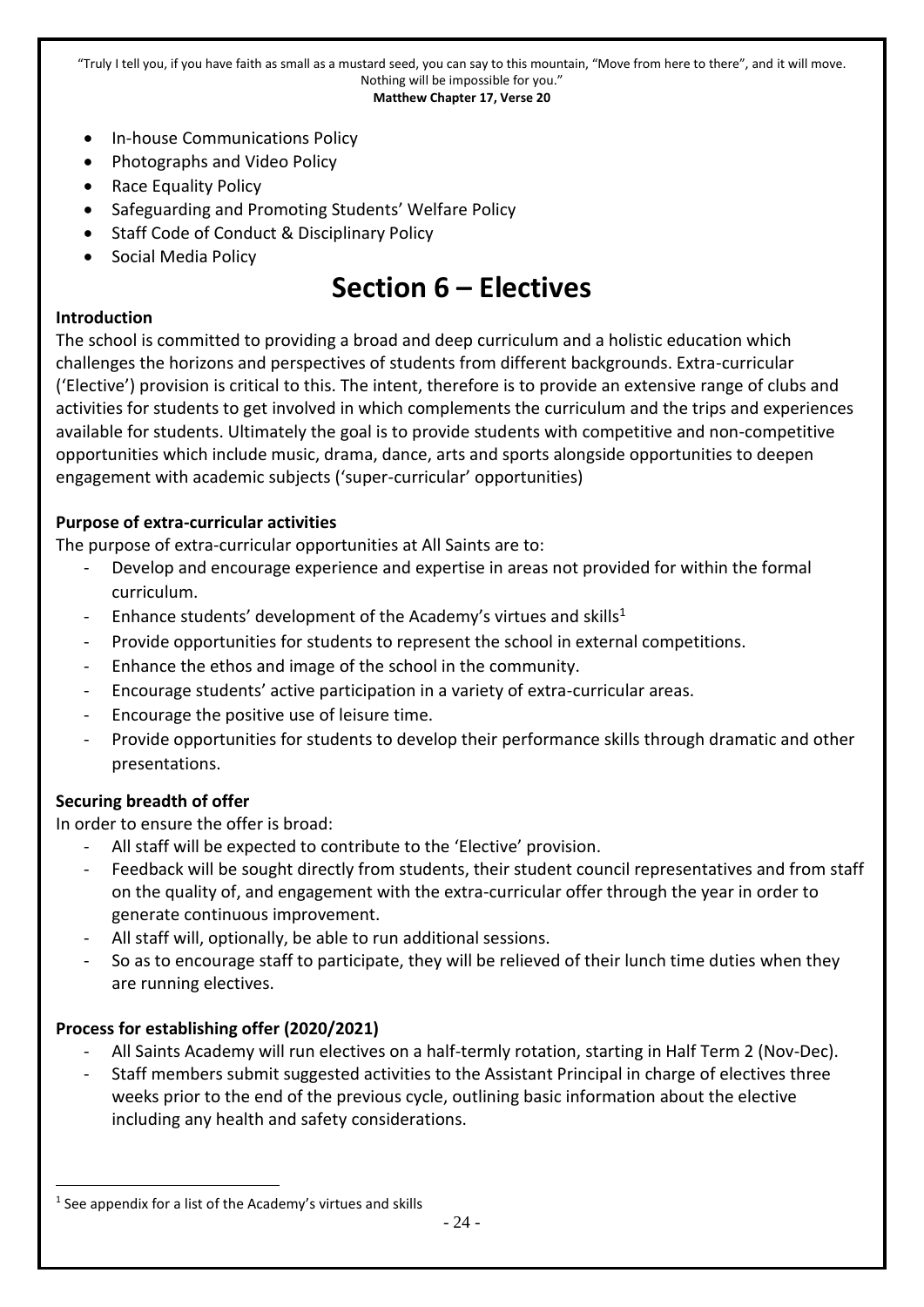- These activities will be finalised two weeks prior to the end of term to ensure there is balanced provision across the year groups.
- Students will then be informed of the options in the penultimate week of term, and be required to select.
- Allocations will be made in the final week of term by the Assistant Principal in charge of electives, in consultation with the Heads of Year.
- Information will be provided to students and parents at the very start of the following cycle, a couple of days before electives begin regarding the activity they have been allocated to.

#### **Expectations of students**

- Every student in the school is required to complete one six-week block of an extra-curricular activity during the course of the year.
- Students, once allocated to an activity, will be required to attend that activity for the full six-week block in which it is running.
- A one-off failure to attend will attract a B1 (unless authorised absent from school that day) to be sat the following day.
- Failure to attend a second session will involve the student being removed from the register and being required to choose an activity in the following Half Term block.
- If this occurs in the final half term block, then a student will not achieve their personal development – elective ambition for the year.
- At the end of each elective students are required to complete a feedback form reflecting on their experiences of the elective so it can be improved for the next cycle.

#### **Expectations of staff running electives**

- Plan and run sessions which are engaging.
- Take and submit attendance registers promptly.
- Run sessions on-time and to time.

#### **Activity Completion – Recognition and Reward**

- Every student who 'completes' a six-week attendance cycle at an elective will get a certificate of completion, and five achievement points (where appropriate)
- A note of completion alongside their reflections should be tracked in their personal development tracker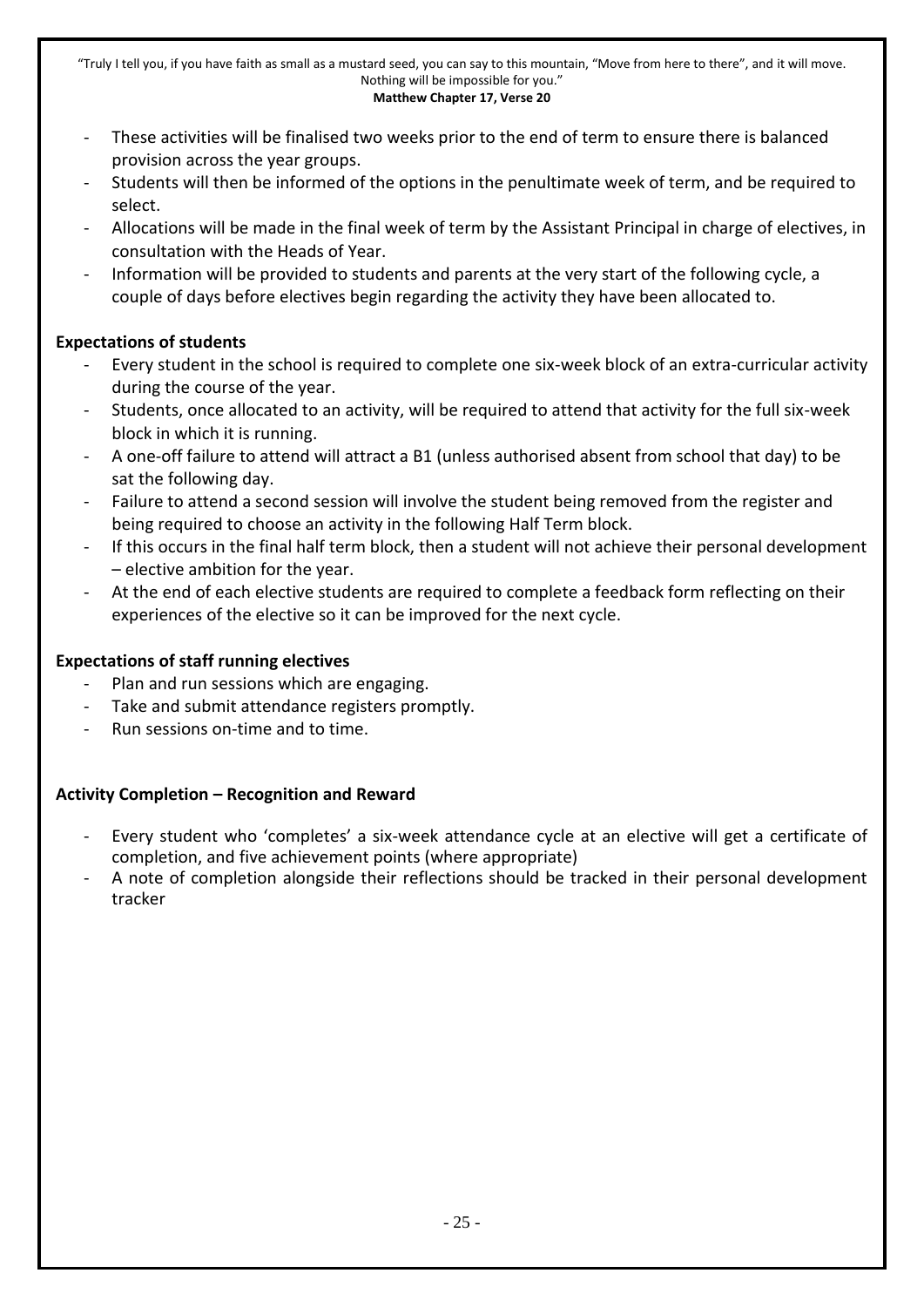## **Section 7 – Educational Trips and Visits**

#### <span id="page-25-0"></span>**Introduction**

Our Academy vision is "Living Well Together with Dignity, Faith and Hope". We aspire to take dignified decisions and afford dignity to all members of our community, regardless of background or circumstance. Our position as a Voluntary Aided Church Academy means that the Christian faith has a central role in all of our actions and decisions. We strive for excellence in all that we do, enabling our student to transform their lives and to hope for happy and successful futures.

At All Saints Academy not all learning takes place inside a classroom: we believe that educational visits are an important component of our curriculum giving hope to our students. We prioritise activities which widen our students' experiences and raise their aspirations. Visits give our students opportunities to develop resourcefulness and initiative, whilst spending time together more informally. Each trip is different: some are directly related to the curriculum, others are designed to promote social awareness, or enhance physical skills, self-reliance and team-work. Others will extend their knowledge of the world. The common factor is that they all broaden the educational experience of our students. Our Educational Visits will range from short activities in the local community to overseas experiences.

#### **Guidelines**

All guidelines held within this policy are checked against the Central Bedfordshire Educational Visits Policy and our visits and trips are planned within the Evolve system with support from the Local Authority where appropriate. This policy specifies how these guidelines are applied at All Saints Academy.

#### **Responsibility for Educational Visits**

- 1. The **Educational Visits Co-ordinator (EVC)** is responsible for the planning, organisation and control of all educational visits with the Executive Principal retaining the responsibility for authorising all visits. The EVC will endeavor to ensure that:
	- a. Training needs have been met and all visits have a suitable group leader
	- b. All planning and risk assessment is carried out thoroughly before the visit
	- c. Environments and venues are suitable for the activity planned
	- d. External providers are suitably qualified and insured
	- e. The visit has been approved by the Principal or the Governors or Local Authority as appropriate.

#### 2. The **Group Leader** is responsible for the supervision and conduct of the visit and should ensure that:-

- a. They have suitable training to control and lead students ensuring dignified behaviour
- b. They are suitably qualified if they are leading any activity during the visit
- c. The visit is well-planned and that risk assessments have been completed
- d. There is appropriate regard for the health and safety of all students during the visit developing faith in the leadership of staff
- e. Students understanding their responsibilities during the visit
- f. The visit has been authorised by the Principal or other appropriate body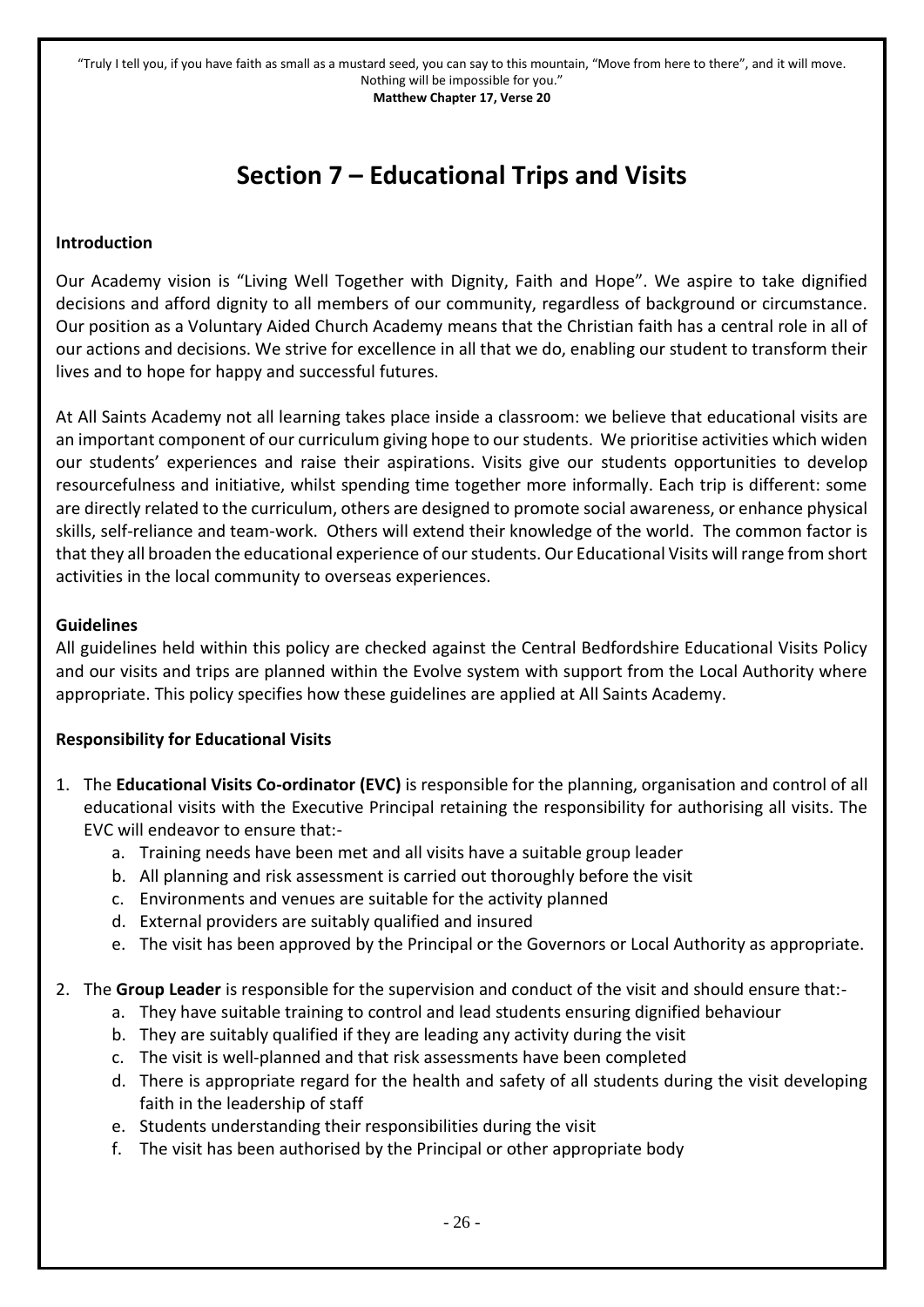- 3. **Other teachers and adults** act as employees of the Academy during visits and are, therefore, subject to the conditions and expectations of their normal employment. They must:
	- a. Endeavour to ensure the health and safety of everyone in the group
	- b. Care for each student as any reasonable parent/carer would
	- c. Follow the instructions of the group leader and support control and discipline
	- d. Consider stopping the activity if they believe there is a risk to the health and safety of students
- 4. **Students** are responsible for their own actions during all Educational Visits. Students whose behaviour is believed to be a risk to themselves or others may be prevented from participating in an Educational Visit as the safety of all members of the Academy community is a priority. If the visit is of a curriculum nature, the curriculum aims will be fulfilled in other ways for these students. The group leader should make it clear that students must:
	- a. Dress appropriately for the activities to be undertaken
	- b. Behave sensibly and responsibly at all times
	- c. Refrain from any activity that they fear or which they believe to be a danger to themselves
	- d. Be alert for any risks to their health and safety and inform the group leader if they are concerned
- 5. **Parents/carers** are responsible for supporting the Academy by providing accurate information for group leaders including:
	- a. Providing up to date contact numbers in the event of an emergency
	- b. Completing relevant consent forms
	- c. Providing medical information relevant to the visit

#### **Planning and Risk Assessment**

All visits require careful planning and assessment of any potential risks. A Risk Assessment form should be completed for each journey and activity and, while there are generic Risk Assessment forms available on the Academy intranet, these must always be reviewed and modified to make sure they are fit for purpose. Training and support is available to group leaders to ensure that all Risk Assessments contain safety measures to reduce any perceived risk to an acceptable level.

Where possible, the group leader will undertake a preliminary visit to the venue or location to assess the risks. Where this is not possible, an attempt should be made to secure local knowledge from a reputable source and where this is not possible, Risk Assessments should make provision for an assessment of the location on arrival.

#### **First Aid**

The minimum requirement for all visits is that one member of the supervising staff should hold a first aid qualification and that a first aid kit is carried during the visit. The group leader is responsible for ensuring access to first aid during the visit and all staff must know the procedure for alerting emergency services if needed.

#### **Supervision**

Group leaders are responsible for ensuring that there is appropriate supervision for any off-site visit. Decisions for staff/student ratios are based on:-

- Gender, age and ability of group
- Students with SEND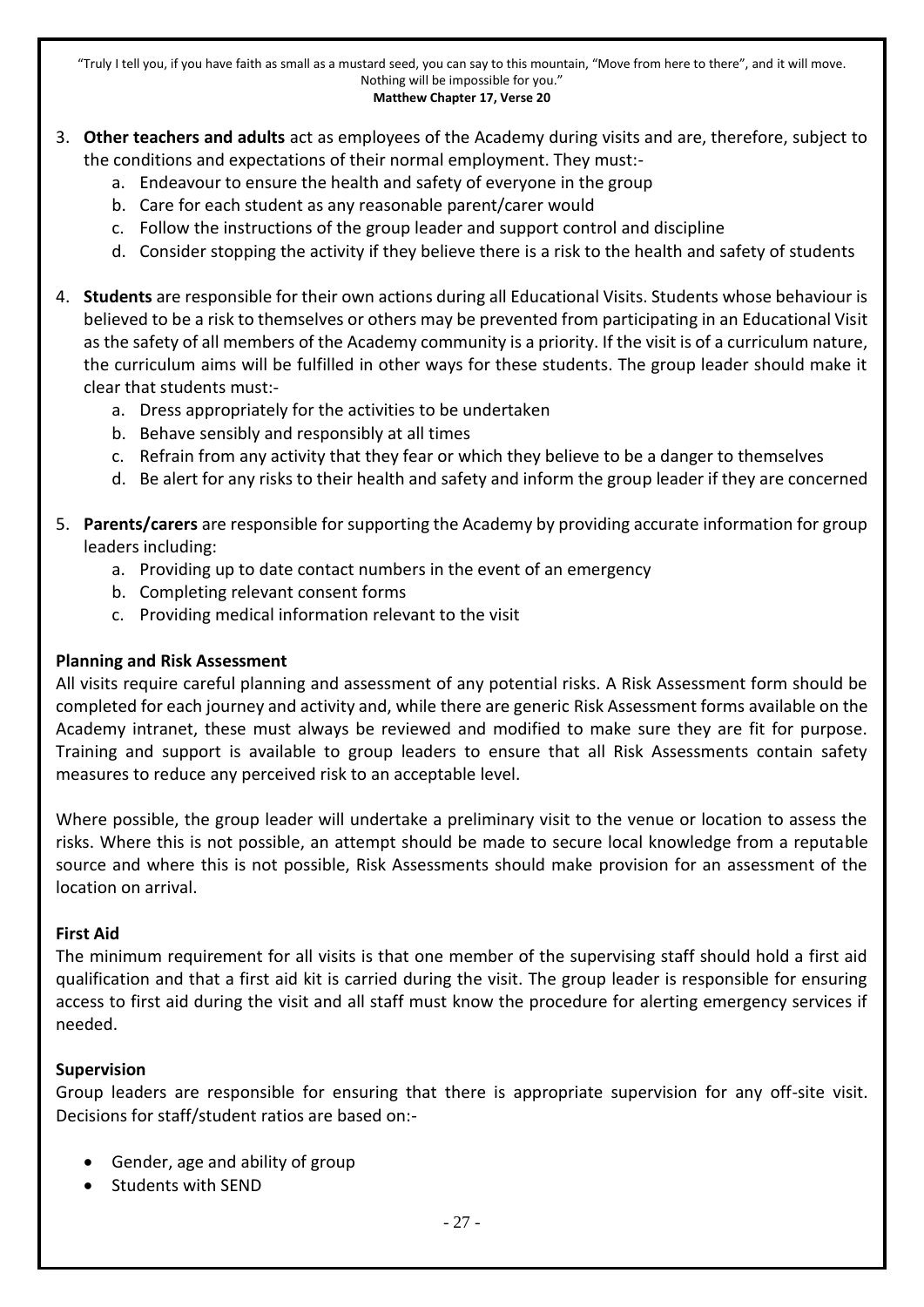- Nature of activities
- Experience of adults and group leader
- Duration and nature of the visit

Each visit is assessed separately but, as a general rule, the following minimum ratios should be used:-

| Low risk local visits on foot                   | 1:20 |
|-------------------------------------------------|------|
| Low risk local visits by coach/minibus          | 1:18 |
| Medium risk visits/low risk visits (not local)  | 1:15 |
| High risk visits/medium risk visits (not local) | 1:10 |

All adult supervisors must understand their roles and responsibilities at all times, particularly with regard to students who may require closer supervision. Qualifications of external providers will be checked using the Evolve service.

During all visits, a school mobile will be carried and the number will be provided for students who will be made aware of rendezvous points and arrangements for the visit.

#### **Students with SEND**

Students with SEND will not be excluded from visits and, in line with our vision of "Living Well Together with Dignity, Faith and Hope", every effort should be made to accommodate them whilst maintaining the safety of everyone on the visit. Special attention should be given to appropriate supervision ratios and additional safety measures which may need to addressed in the planning stages.

#### **Communication to Parents/Carers**

Information about Educational Visits is shared through the Academy newsletter and by letter with eligible students. The timescales for returning letters and payments vary according to the nature and cost of the visit. Parents/carers should be made aware of:-

- The date, times and costs of the visit
- The objectives of the visit, including curriculum links
- Name of the group leader and other accompanying staff
- The means of travel, including the name of any travel company used
- Details of accommodation, with security and supervisory arrangements, for residential visits
- Details of activities to be undertaken and how assessed risk will be managed
- Details of insurance taken for the group in respect of cancellation, accident, damage to property and medical support
- Equipment and money required on the visit

For overseas and residential visits, there will be information evenings to brief parents on the specific requirements of the visit. During the visit, contact may also be made with parents/carers to inform them to changes to arrival times or delays with transport.

#### **Preparation of Students**

In line with our vision of instilling dignity, faith and hope, our students should have a clear understanding of what is expected of them during an Academy visit. They should be briefed on the behaviour that will be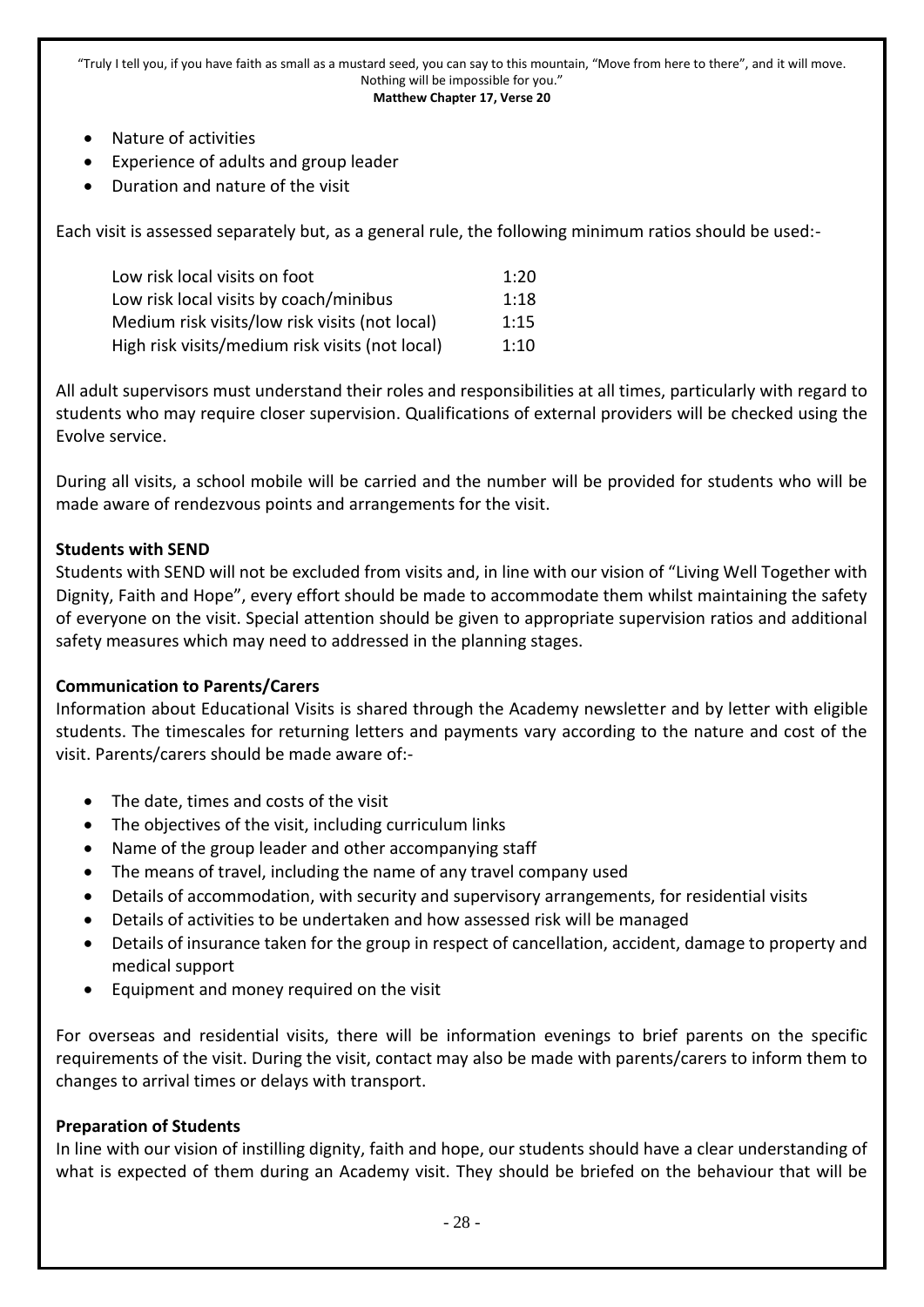expected and the rules which will apply to the visit. During the visit, the group leader should brief students about any potential hazards and how they should act to minimise risk.

#### **Personal liability and insurance**

The law places the Group Leader "in loco parentis". Staff who take part in visits and activities outside Academy may feel concerned about the possibility of being held personally liable if an accident should occur. All Saints Academy, as their employer will always stand behind them in the unlikely event of an accident occurring, provided they have exercised reasonable care and followed the Academy's guidelines. All Saints Academy has Employers' Liability Insurance and public liability insurance, as well as a group travel policy that covers most visits inside the UK and overseas. This cover includes the vast majority of activities that could possibly occur on Academy trips. However any member of staff organising an adventurous or hazardous activity should check, via the Finance Manager, whether or not the activity is covered by the Academy's policy. An extension can usually be arranged. The Group Leader should ensure that she/he takes a copy of the Academy's travel insurance with him/her on all but the shortest of visits.

All Saints Academy's policy is to discourage staff from transporting students in their private cars, and never to allow them to be transported in cars belonging to parent helpers (unless the parents make a private arrangement that does not involve the Academy).

#### **Financial Support**

Our vision of "Living Well Together with Dignity, Faith and Hope" ensures that we open as many opportunities to students, regardless of their background or family circumstances. We use disadvantaged funding to make opportunities available to all and, in addition, have a hardship fund to which parents/carers can apply as needed.

#### **Expenditure**

The Group Leader is responsible for returning any unused monies to the Finance Manager. The Academy credit card should be returned (if it was taken), together with all related transaction vouchers. The group leader is also responsible for producing a schedule of all expenditure on the trip. Unused balances will be returned to the parents by way of credits shown on the next Academy bill.

#### **Related Academy Policies:**

- Curriculum Policy
- Pupil Premium Policy
- Relationships and Sex Education Policy
- Hardship Policy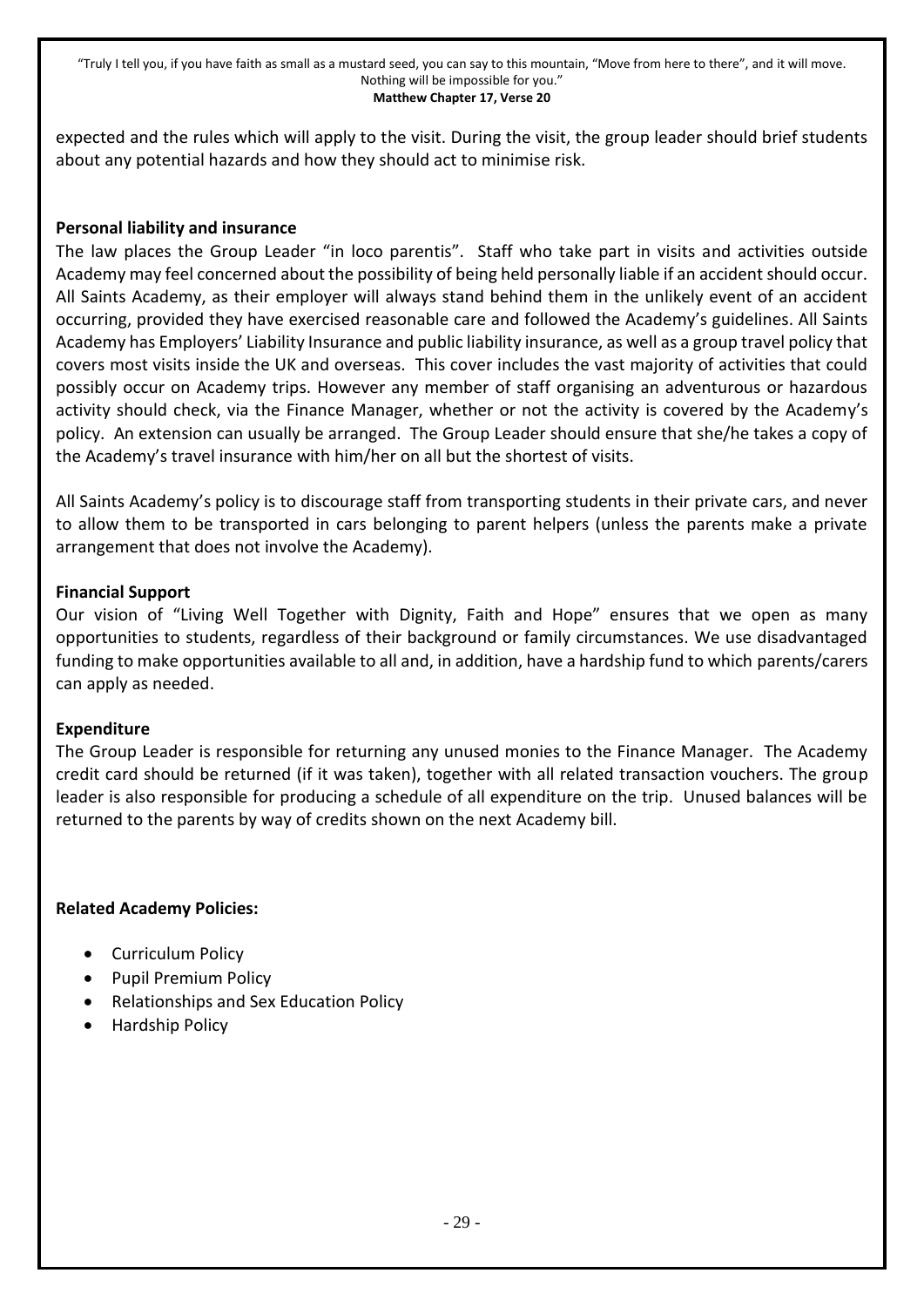### **Section 8 – Fundamental British Values**

#### <span id="page-29-0"></span>**Introduction**

All maintained schools must meet the requirements set out in section 78 of the Education Act 2002 and promote the spiritual, moral, social and cultural (SMSC) development of their pupils. Through ensuring pupils' SMSC development, schools can also demonstrate they are actively promoting fundamental British values.

All Saints Academy ensure that we fully meet the requirements for collective worship, establishing a strong school ethos supported by effective relationships throughout the school, and providing relevant activities beyond the classroom are all ways of ensuring pupils' SMSC development.

Pupils are encouraged to regard people of all faiths, races and cultures with respect and tolerance. In order to live well together with dignity, faith and hope, it is important that all of our students understand that while different people may hold different views about what is 'right' and 'wrong', all people living in England are subject to its law.

#### **Policy Aims**

Through our provision of SMSC, we:

- enable students to develop their self-knowledge, self-esteem and self-confidence;
- enable students to distinguish right from wrong and to respect the civil and criminal law of England;

• encourage students to accept responsibility for their behaviour, show initiative, and to understand how they can contribute positively to the lives of those living and working in the locality of the school and to society more widely;

• enable students to acquire a broad general knowledge of and respect for public institutions and services in England;

• further tolerance and harmony between different cultural traditions by enabling students to acquire an appreciation of and respect for their own and other cultures;

• encourage respect for other people; and

• encourage respect for democracy and support for participation in the democratic processes, including respect for the basis on which the law is made and applied in England.

*Pupils are encouraged to develop and understanding of the following:*

- an understanding of how citizens can influence decision-making through the democratic process;
- an appreciation that living under the rule of law protects individual citizens and is essential for their wellbeing and safety;